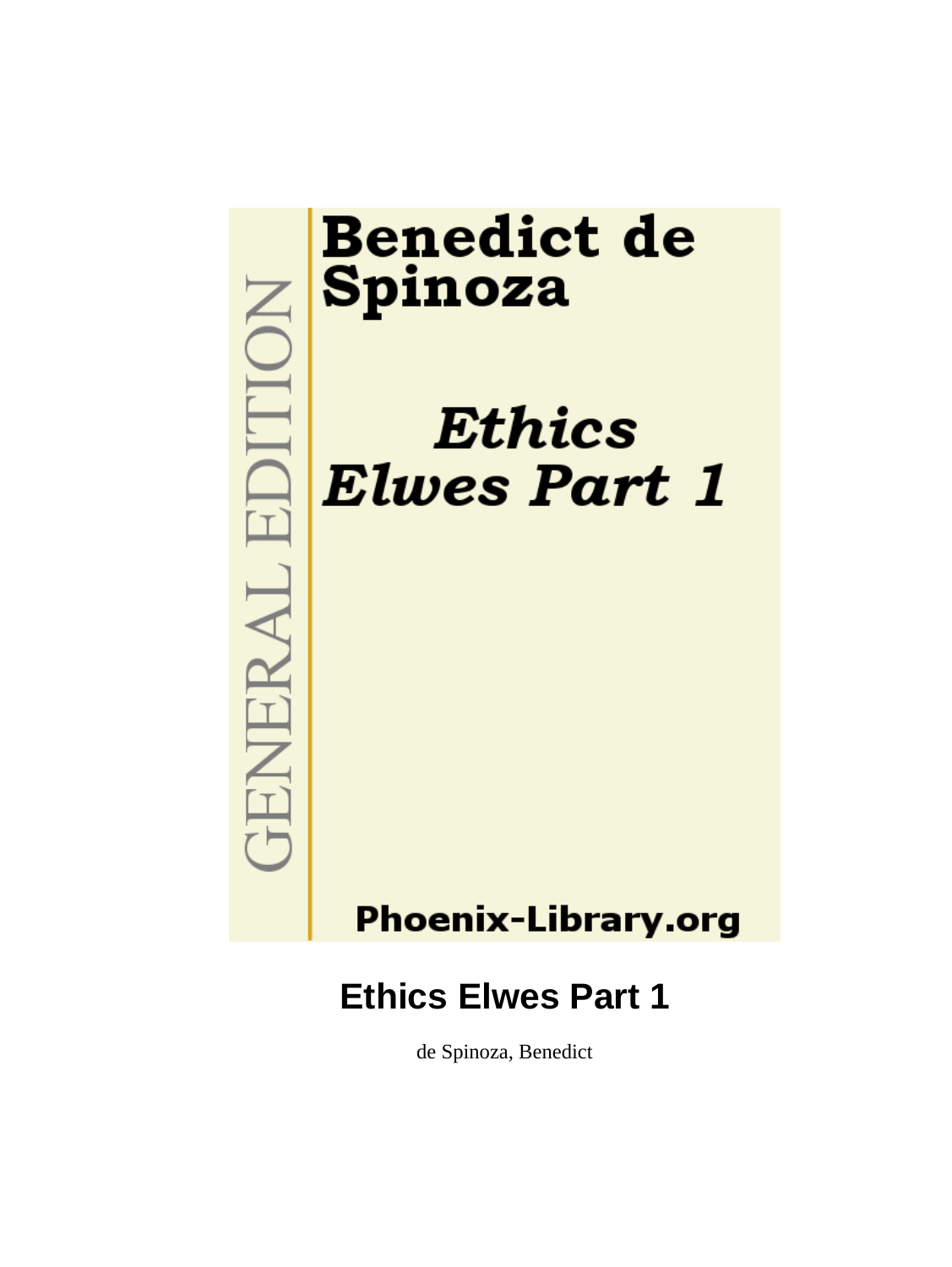[About Phoenix−Edition](#page-30-0) **[Copyright](#page-31-0)**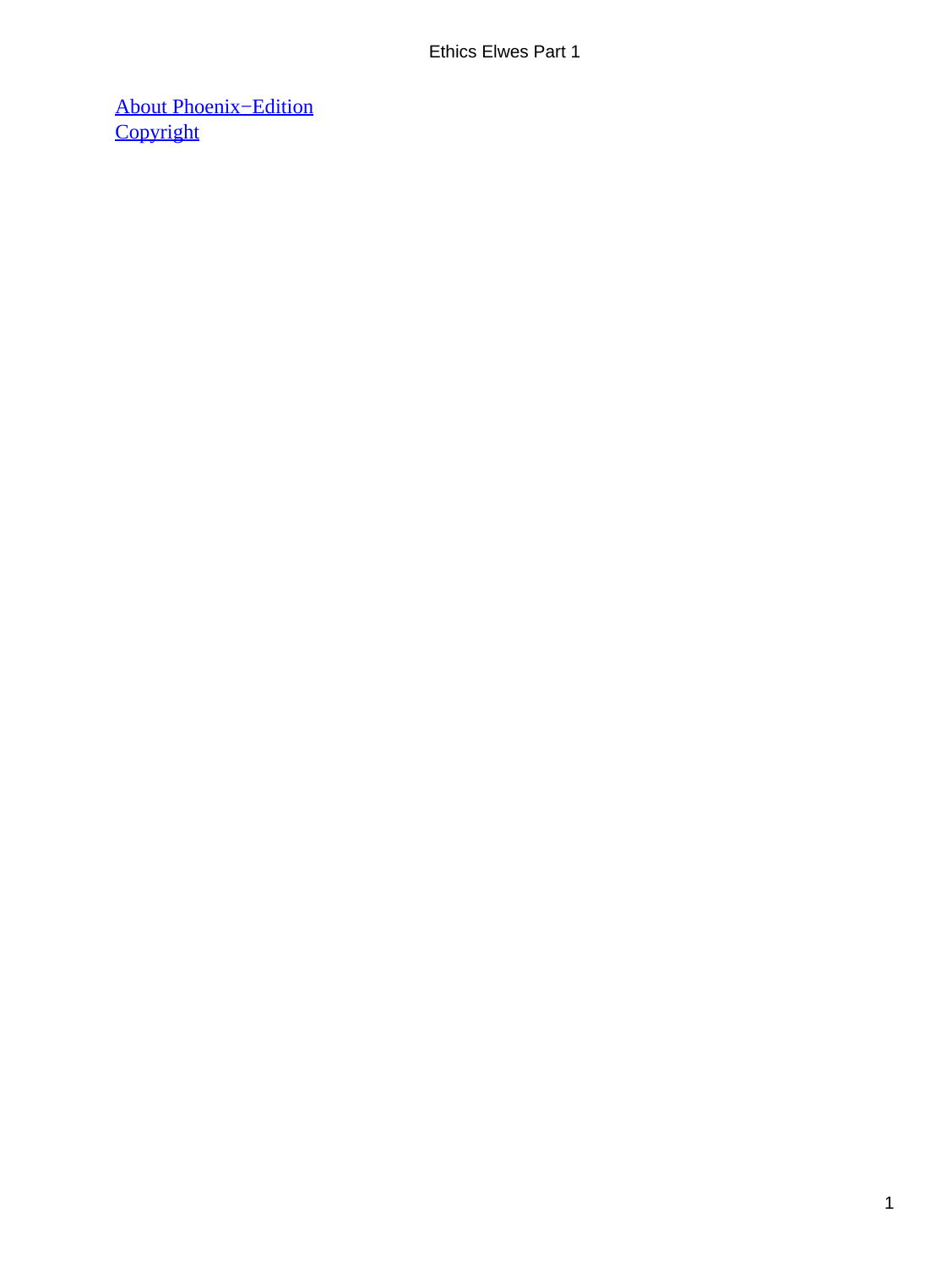#### *B*enedict de Spinoza, **THE ETHICS** (Ethica Ordine Geometrico Demonstrata)

Translated by R. H. M. Elwes

### **PART I: CONCERNING GOD.**

#### **DEFINITIONS.**

 I. By that which is 'self−caused' I mean that of which the essence involves existence, or that of which the nature is only conceivable as existent.

 II. A thing is called 'finite after its kind' when it can be limited by another thing of the same nature; for instance, a body is called finite because we always conceive another greater body. So, also, a thought is limited by another thought, but a body is not limited by thought, nor a thought by body.

 III. By 'substance' I mean that which is in itself, and is conceived through itself: in other words, that of which a conception can be formed independently of any other conception.

 IV. By 'attribute' I mean that which the intellect perceives as constituting the essence of substance.

 V. By 'mode' I mean the modifications («affectiones») of substance, or that which exists in, and is conceived through, something other than itself.

 VI. By 'God' I mean a being absolutely infinite – that is, a substance consisting in infinite attributes, of which each expresses eternal and infinite essentiality.

 >>>>>Explanation – I say absolutely infinite, not infinite after its kind: for, of a thing infinite only after its kind, infinite attributes may be denied; but that which is absolutely infinite, contains in its essence whatever expresses reality, and involves no negation.

 VII. That thing is called 'free,' which exists solely by the necessity of its own nature, and of which the action is determined by itself alone. On the other hand, that thing is necessary, or rather constrained, which is determined by something external to itself to a fixed and definite method of existence or action.

**VIII.** By 'eternity' I mean existence itself, in so far as it is conceived necessarily to follow solely from the definition of that which is eternal.

 >>>>>Explanation – Existence of this kind is conceived as an eternal truth, like the essence of a thing and, therefore, cannot be explained by means of continuance or time,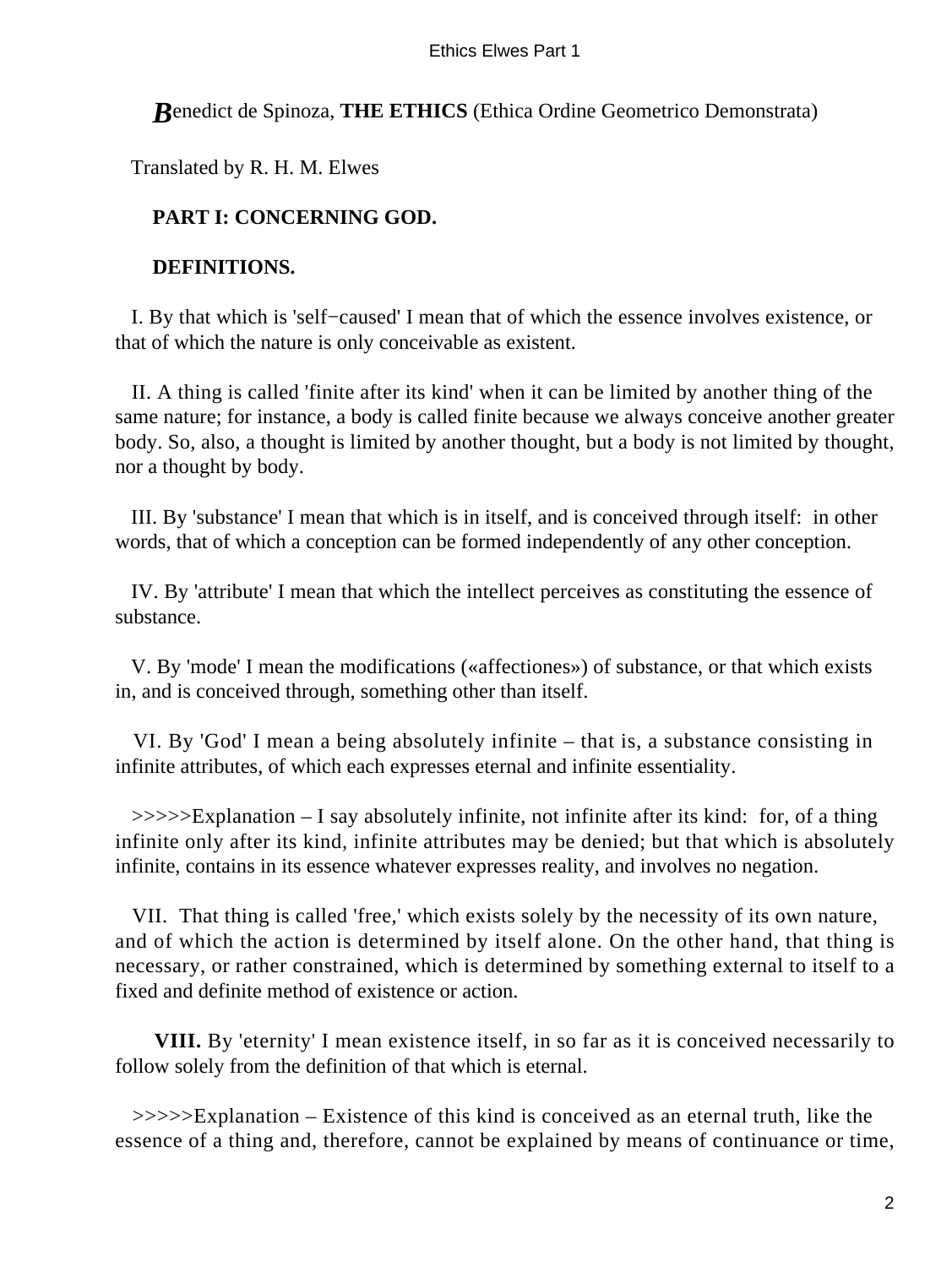though continuance may be conceived without a beginning or end.

**AXIOMS.** I. Everything which exists, exists either in itself or in something else.

 II. That which cannot be conceived through anything else must be conceived through itself.

 III. From a given definite cause an effect necessarily follows; and, on the other hand, if no definite cause be granted, it is impossible that an effect can follow.

IV. The knowledge of an effect depends on and involves the knowledge of a cause.

 V. Things which have nothing in common cannot be understood, the one by means of the other; the conception of one does not involve the conception of the other.

VI. A true idea must correspond with its ideate or object.

VII. If a thing can be conceived as non−existing, its essence does not involve existence.

**PROPOSITIONS.** I. Substance is by nature prior to its modifications.

>>>>>Proof – This is clear from Deff. iii. and v.

II. Two substances, whose attributes are different, have nothing in common.

 >>>>>Proof – Also evident from Def. iii. For each must exist in itself, and be conceived through itself; in other words, the conception of one does not imply the conception of the other.

III. Things which have nothing in common cannot be one the cause of the other.

 >>>>>Proof – If they have nothing in common, it follows that one cannot be apprehended by means of the other (Ax. v.), and, therefore, one cannot be the cause of the other (Ax. iv.). Q.E.D.

 IV. Two or more distinct things are distinguished one from the other, either by the difference of the attributes of the substances, or by the difference of their modifications.

 >>>>>Proof – Everything which exists, exists either in itself or in something else (Ax. i.), – that is (by Deff. iii. and v.), nothing is granted in addition to the understanding, except substance and its modifications. Nothing is, therefore, given besides the understanding, by which several things may be distinguished one from the other, except the substances, or, in other words (see Ax. iv.), their attributes and modifications. Q.E.D.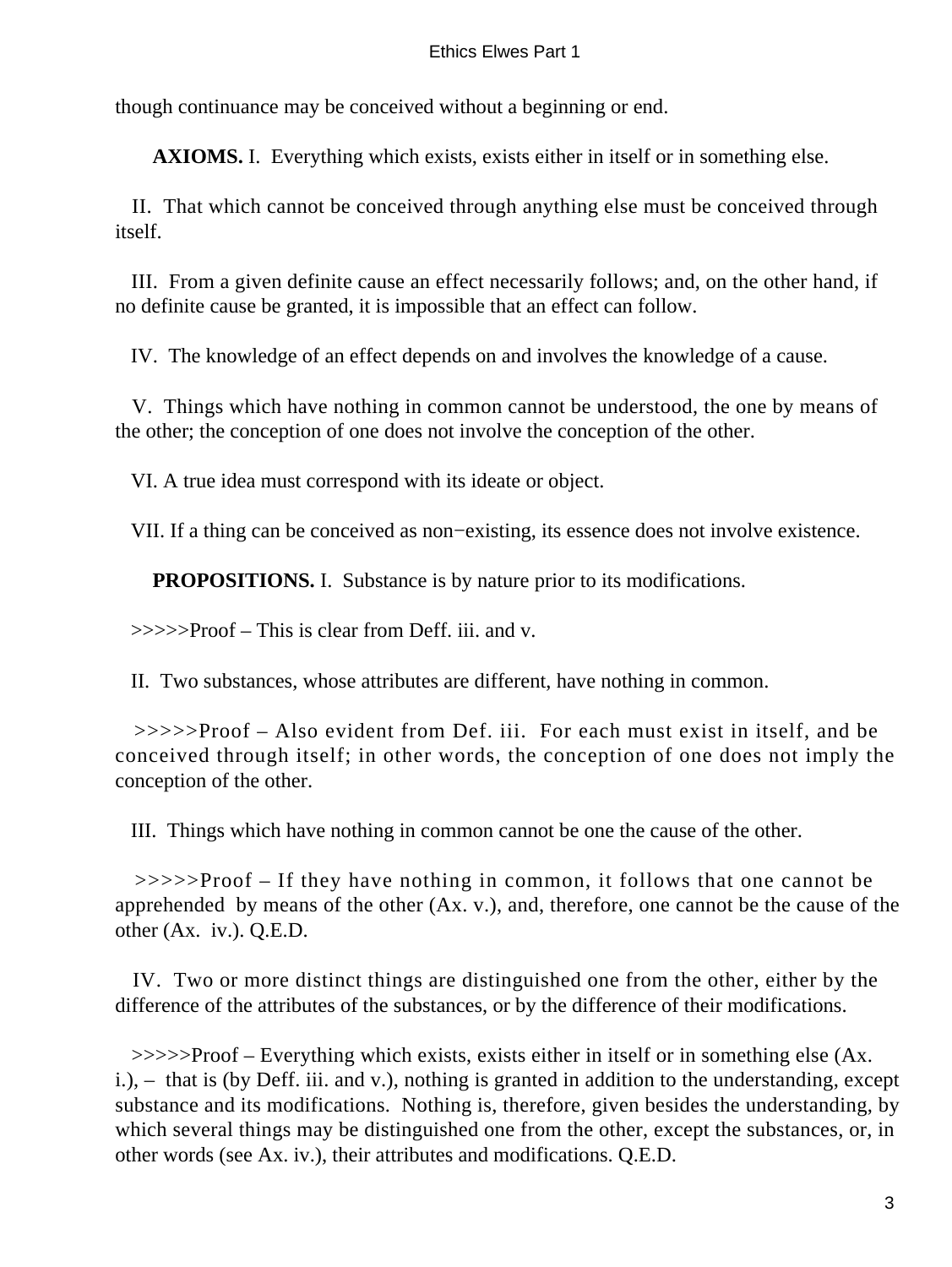V. There cannot exist in the universe two or more substances having the same nature or attribute.

 >>>>>Proof – If several distinct substances be granted, they must be distinguished one from the other, either by the difference of their attributes, or by the difference of their modifications (Prop. iv.). If only by the difference of their attributes, it will be granted that there cannot be more than one with an identical attribute. If by the difference of their modifications – as substance is naturally prior to its modifications (Prop. i.) – it follows that setting the modifications aside, and considering substance in itself, that is truly, (Deff. iii and vi.), there cannot be conceived one substance different from another – that is (by Prop. iv.), there cannot be granted several substances, but one substance only. Q.E.D.

VI. One substance cannot be produced by another substance.

 >>>>>Proof – It is impossible that there should be in the universe two substances with an identical attribute, i.e. which have anything common to them both (Prop ii.), and, therefore (Prop. iii.), one cannot be the cause of the other, neither can one be produced by the other. Q.E.D.

 produced by anything external to itself. For in the universe nothing is granted, save substances and their modifications (as appears from Ax. i. and Deff. iii. and v.). Now (by the last Prop.) substance cannot be produced by another substance, therefore it cannot be produced by anything external to itself. Q.E.D. This is shown still more readily by the absurdity of the contradictory. For, if substance be produced by an external cause, the knowledge of it would depend on the knowledge of its cause (Ax. iv.), and (by Deff. iii.) it would itself not be substance.

VII. Existence belongs to the nature of substances.

 >>>>>Proof – Substance cannot be produced by anything external (Cor., Prop vi.), it must, therefore, be its own cause – that is, its essence necessarily involves existence, or existence belongs to its nature.

**VIII.** Every substance is necessarily infinite.

 >>>>>Proof – There can only be one substance with an identical attribute, and existence follows from its nature (Prop. vii.); its nature, therefore, involves existence, either as finite or infinite. It does not exist as finite, for (by Deff. ii.) it would then be limited by something else of the same kind, which would also necessarily exist (Prop. vii.); and there would be two substances with an identical attribute, which is absurd (Prop. v.). It therefore exists as infinite. Q.E.D.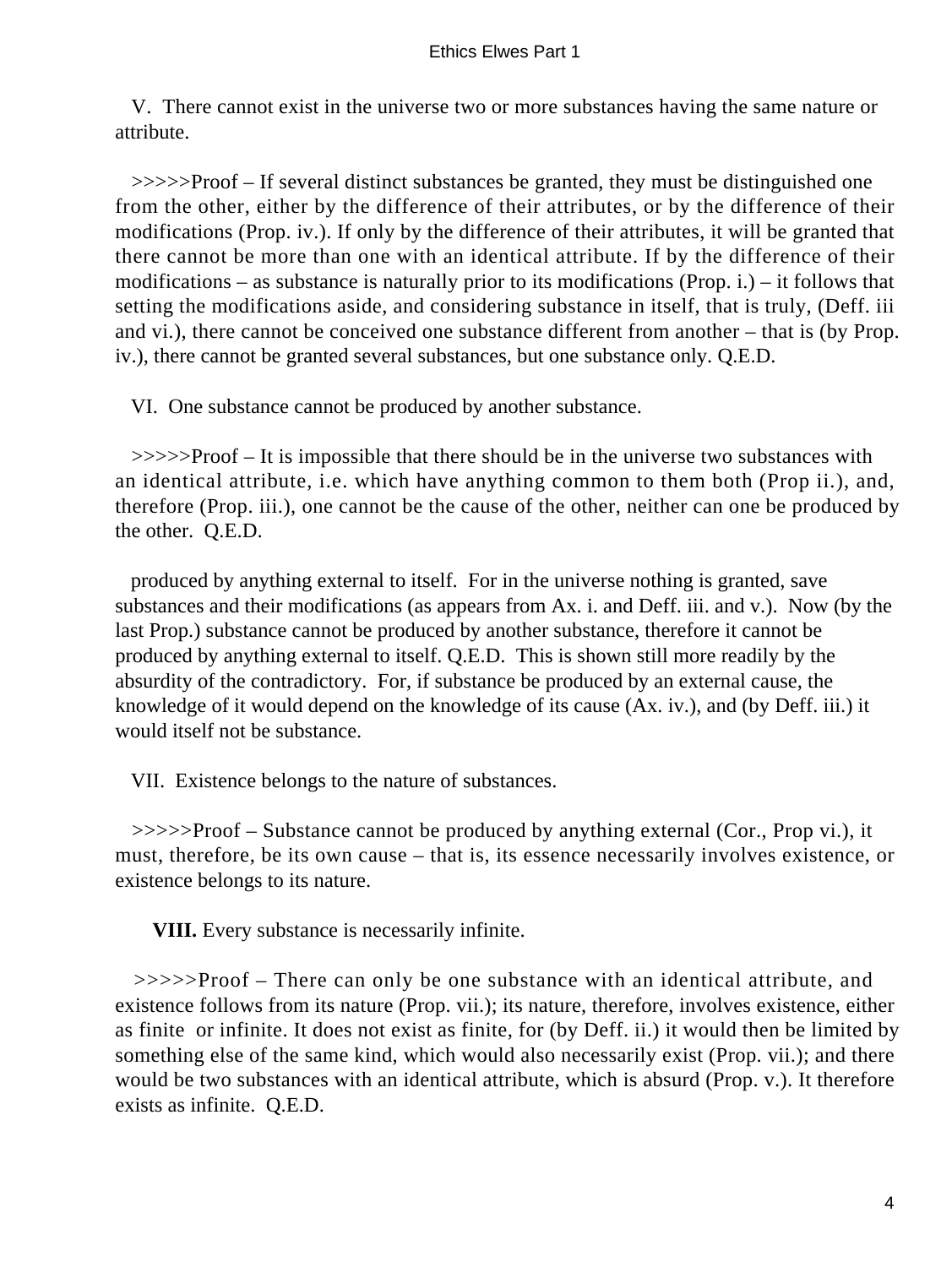\*\*\*\*\*Note I. – As finite existence involves a partial negation, and infinite existence is the absolute affirmation of the given nature, it follows (solely from Prop. vii.) that every substance is necessarily infinite.

 \*\*\*\*\*Note II. – No doubt it will be difficult for those who think about things loosely, and have not been accustomed to know them by their primary causes, to comprehend the demonstration of Prop. vii.: for such persons make no distinction between the modifications of substances and the substances themselves, and are ignorant of the manner in which things are produced; hence they may attribute to substances the beginning which they observe in natural objects. Those who are ignorant of true causes make complete confusion – think that trees might talk just as well as men – that men might be formed from stones as well as from seed; and imagine that any form might be changed into any other. So, also, those who confuse the two natures, divine and human, readily attribute human passions to the deity, especially so long as they do not know how passions originate in the mind. But, if people would consider the nature of substance, they would have no doubt about the truth of Prop. vii. In fact, this proposition would be a universal axiom, and accounted a truism. For, by substance, would be understood that which is in itself, and is conceived through itself – that is, something of which the conception requires not the conception of anything else; whereas modifications exist in something external to themselves, and a conception of them is formed by means of a conception of the things in which they exist. Therefore, we may have true ideas of non−existent modifications; for, although they may have no actual existence apart from the conceiving intellect, yet their essence is so involved in something external to themselves that they may through it be conceived. Whereas the only truth substances can have, external to the intellect, must consist in their existence, because they are conceived through themselves. Therefore, for a person to say that he has a clear and distinct – that is, a true – idea of a substance, but that he is not sure whether such substance exists, would be the same as if he said that he had a true idea, but was not sure whether or no it was false (a little consideration will make this plain); or if anyone affirmed that substance is created, it would be the same as saying that a false idea was true – in short, the height of absurdity. It must, then, necessarily be admitted that the existence of substance as its essence is an eternal truth. And we can hence conclude by another process of reasoning – that there is but one such substance. I think that this may profitably be done at once; and, in order to proceed regularly with the demonstration, we must premise:  $-$ 

 +++++1. The true definition of a thing neither involves nor expresses anything beyond the nature of the thing defined. From this it follows that –

 +++++2. No definition implies or expresses a certain number of individuals, inasmuch as it expresses nothing beyond the nature of the thing defined. For instance, the definition of a triangle expresses nothing beyond the actual nature of a triangle: it does not imply any fixed number of triangles.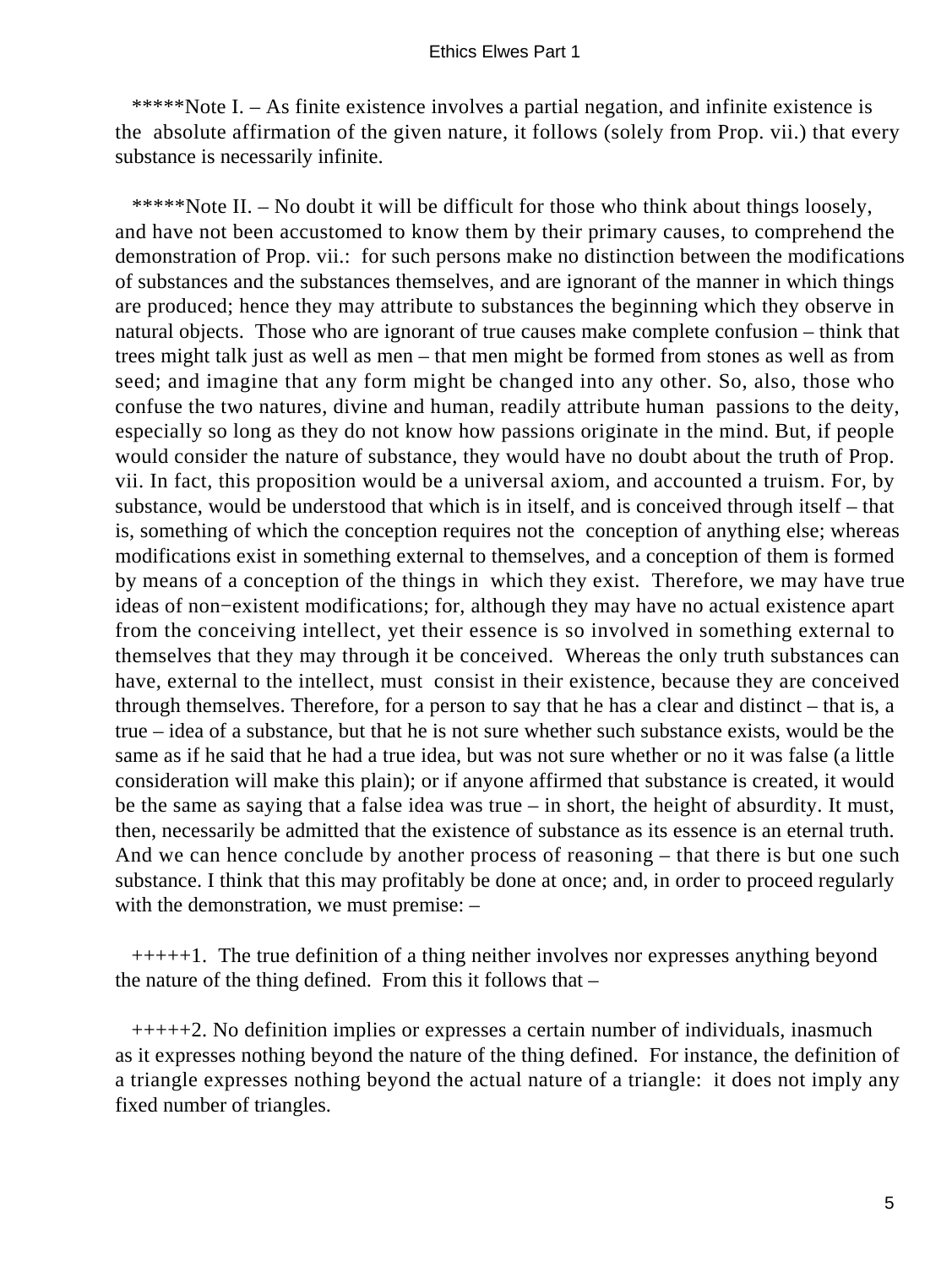+++++3. There is necessarily for each individual existent thing a cause why it should exist.

 +++++4. This cause of existence must either be contained in the nature and definition of the thing defined, or must be postulated apart from such definition.

 It therefore follows that, if a given number of individual things exist in nature, there must be some cause for the existence of exactly that number, neither more nor less. For example, if twenty men exist in the universe (for simplicity's sake, I will suppose them existing simultaneously, and to have had no predecessors), and we want to account for the existence of these twenty men, it will not be enough to show the cause of human existence in general; we must also show why there are exactly twenty men, neither more nor less: for a cause must be assigned for the existence of each individual. Now this cause cannot be contained in the actual nature of man, for the true definition of man does not involve any consideration of the number twenty. Consequently, the cause for the existence of these twenty men, and, consequently, of each of them, must necessarily be sought externally to each individual. Hence we may lay down the absolute rule, that everything which may consist of several individuals must have an external cause. And, as it has been shown already that existence appertains to the nature of substance, existence must necessarily be included in its definition; and from its definition alone existence must be deducible. But from its definition (as we have shown, Notes ii., iii.), we cannot infer the existence of several substances; therefore it follows that there is only one substance of the same nature. Q.E.D.

 IX. The more reality or being a thing has, the greater the number of its attributes (Def. iv.).

X. Each particular attribute of the one substance must be conceived through itself.

 >>>>>Proof – An attribute is that which the intellect perceives of substance, as constituting its essence (Def. iv.), and, therefore, must be conceived through itself (Def. iii.). Q.E.D.

 \*\*\*\*\*Note – It is thus evident that, though two attributes are, in fact, conceived as distinct – that is, one without the help of the other – yet we cannot, therefore, conclude that they constitute two entities, or two different substances. For it is the nature of substance that each of its attributes is conceived through itself, inasmuch as all the attributes it has have always existed simultaneously in it, and none could be produced by any other; but each expresses the reality or being of substance. It is, then, far from an absurdity to ascribe several attributes to one substance: for nothing in nature is more clear than that each and every entity must be conceived under some attribute, and that its reality or being is in proportion to the number of its attributes expressing necessity or eternity and infinity. Consequently it is abundantly clear, that an absolutely infinite being must necessarily be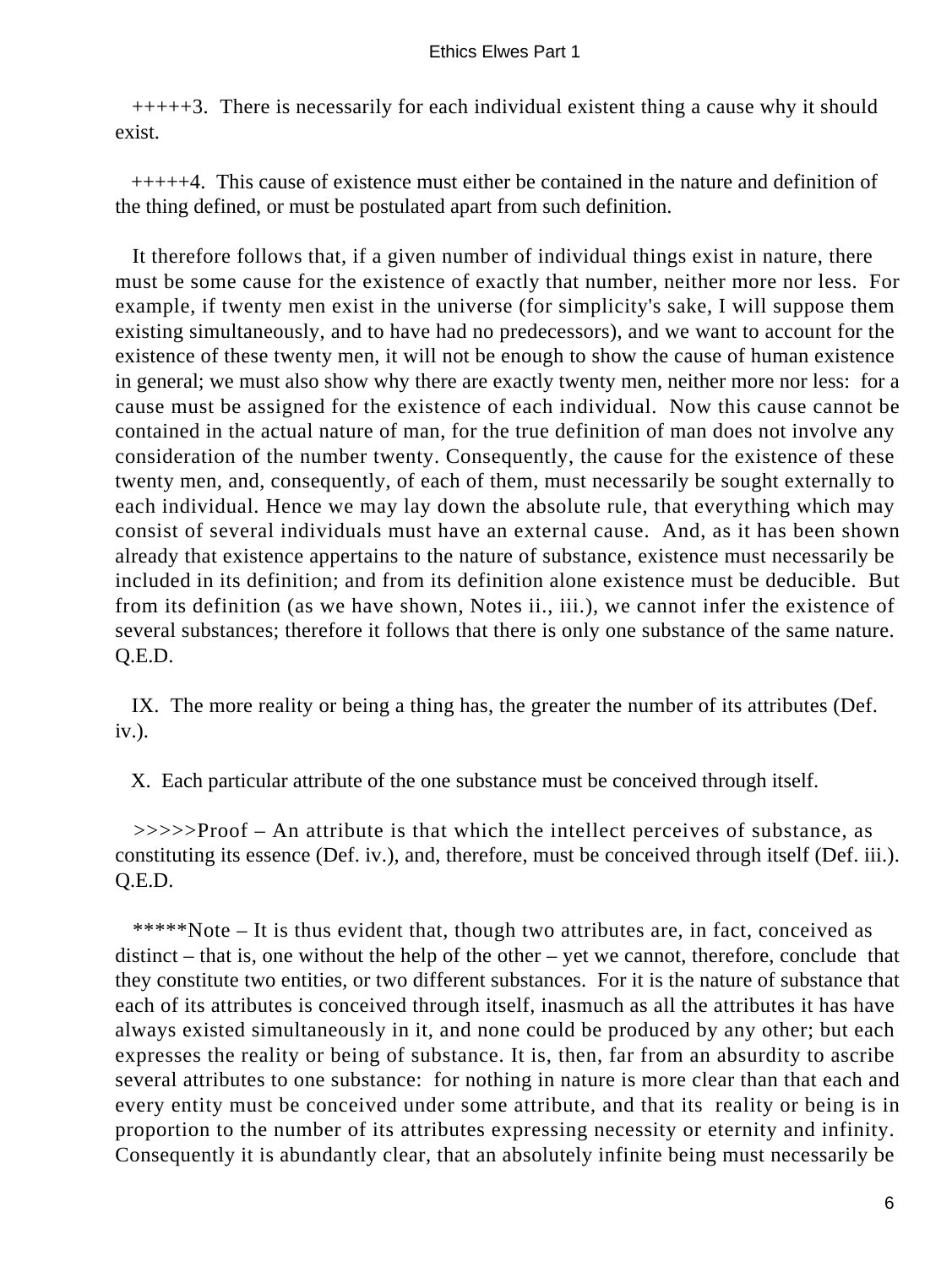defined as consisting in infinite attributes, each of which expresses a certain eternal and infinite essence.

 If anyone now ask, by what sign shall he be able to distinguish different substances, let him read the following propositions, which show that there is but one substance in the universe, and that it is absolutely infinite, wherefore such a sign would be sought in vain.

 XI. God, or substance, consisting of infinite attributes, of which each expresses eternal and infinite essentiality, necessarily exists.

 >>>>>Proof – If this be denied, conceive, if possible, that God does not exist: then his essence does not involve existence. But this (Prop. vii.) is absurd. Therefore God necessarily exists.

 >>>>>Another proof – Of everything whatsoever a cause or reason must be assigned, either for its existence, or for its non−existence – e.g. if a triangle exist, a reason or cause must be granted for its existence; if, on the contrary, it does not exist, a cause must also be granted, which prevents it from existing, or annuls its existence. This reason or cause must either be contained in the nature of the thing in question, or be external to it. For instance, the reason for the non−existence of a square circle is indicated in its nature, namely, because it would involve a contradiction. On the other hand, the existence of substance follows also solely from its nature, inasmuch as its nature involves existence. (See Prop. vii.)

 But the reason for the existence of a triangle or a circle does not follow from the nature of those figures, but from the order of universal nature in extension. From the latter it must follow, either that a triangle necessarily exists, or that it is impossible that it should exist. So much is self−evident. It follows therefrom that a thing necessarily exists, if no cause or reason be granted which prevents its existence.

 If, then, no cause or reason can be given, which prevents the existence of God, or which destroys his existence, we must certainly conclude that he necessarily does exist. If such a reason or cause should be given, it must either be drawn from the very nature of God, or be external to him – that is, drawn from another substance of another nature. For if it were of the same nature, God, by that very fact, would be admitted to exist. But substance of another nature could have nothing in common with God (by Prop. ii.), and therefore would be unable either to cause or to destroy his existence.

 As, then, a reason or cause which would annul the divine existence cannot be drawn from anything external to the divine nature, such cause must perforce, if God does not exist, be drawn from God's own nature, which would involve a contradiction. To make such an affirmation about a being absolutely infinite and supremely perfect is absurd; therefore, neither in the nature of God, nor externally to his nature, can a cause or reason be assigned which would annul his existence. Therefore, God necessarily exists. Q.E.D.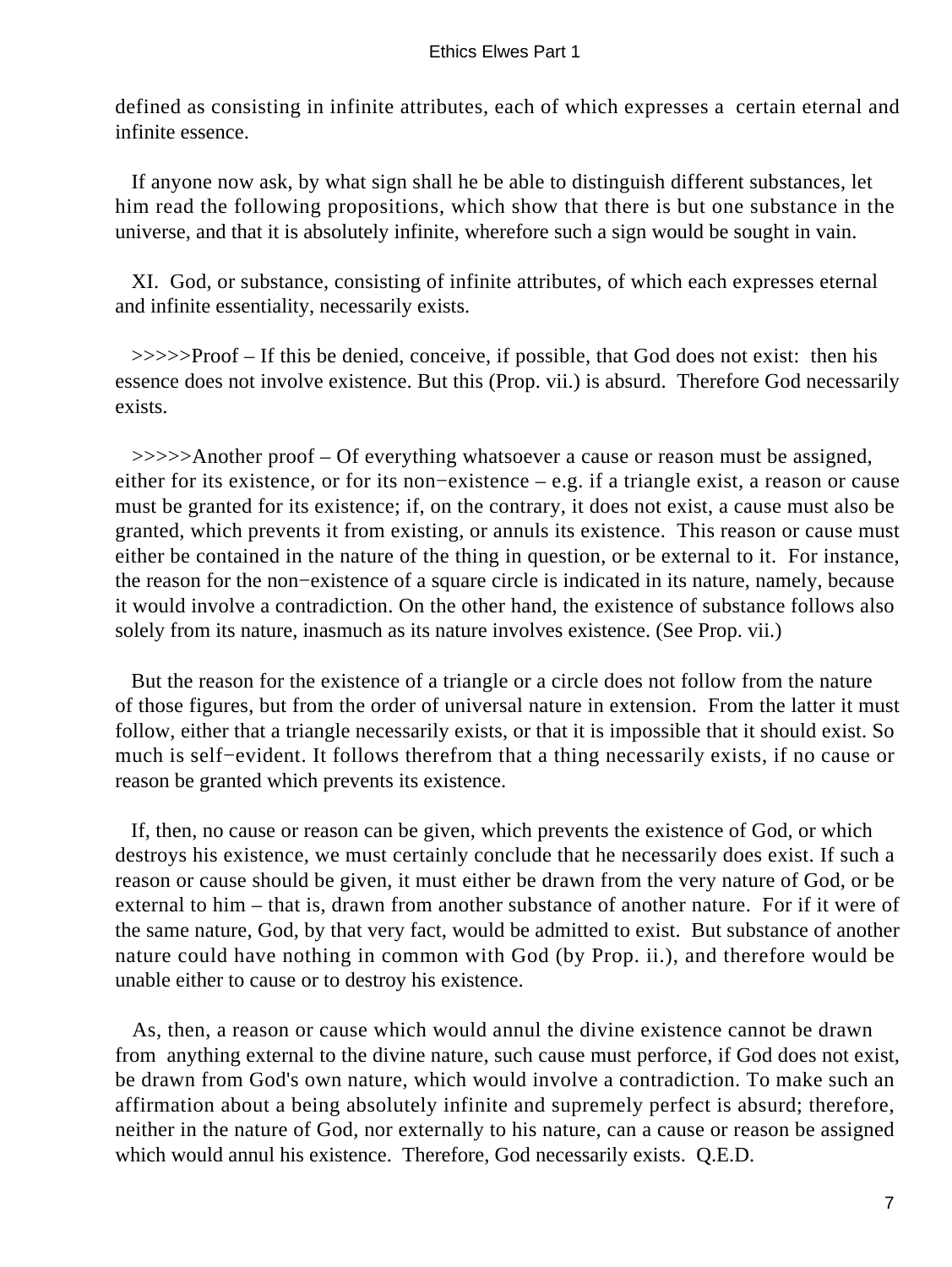>>>>>Another proof – The potentiality of non−existence is a negation of power, and contrariwise the potentiality of existence is a power, as is obvious. If, then, that which necessarily exists is nothing but finite beings, such finite beings are more powerful than a being absolutely infinite, which is obviously absurd; therefore, either nothing exists, or else a being absolutely infinite necessarily exists also. Now we exist either in ourselves, or in something else which necessarily exists (see Ax. i. and Prop. vii.). Therefore a being absolutely infinite – in other words, God (Def. vi.) – necessarily exists. Q.E.D.

 \*\*\*\*\*Note – In this last proof, I have purposely shown God's existence 'a posteriori,' so that the proof might be more easily followed, not because, from the same premises, God's existence does not follow 'a priori.' For, as the potentiality of existence is a power, it follows that, in proportion as reality increases in the nature of a thing, so also will it increase its strength for existence. Therefore a being absolutely infinite, such as God, has from himself an absolutely infinite power of existence, and hence he does absolutely exist. Perhaps there will be many who will be unable to see the force of this proof, inasmuch as they are accustomed only to consider those things which flow from external causes. Of such things, they see that those which quickly come to pass – that is, quickly come into existence – quickly also disappear; whereas they regard as more difficult of accomplishment – that is, not so easily brought into existence – those things which they conceive as more complicated.

 However, to do away with this misconception, I need not here show the measure of truth in the proverb, «What comes quickly, goes quickly,» nor discuss whether, from the point of view of universal nature, all things are equally easy, or otherwise: I need only remark that I am not here speaking of things, which come to pass through causes external to themselves, but only of substances which (by Prop. vi.) cannot be produced by any external cause. Things which are produced by external causes, whether they consist of many parts or few, owe whatsoever perfection or reality they possess solely to the efficacy of their external cause; wherefore the existence of substance must arise solely from its own nature, which is nothing else but its essence. Thus, the perfection of a thing does not annul its existence, but, on the contrary, asserts it. Imperfection, on the other hand, does annul it; therefore we cannot be more certain of the existence of anything, than of the existence of a being absolutely infinite or perfect – that is, of God. For inasmuch as his essence excludes all imperfection, and involves absolute perfection, all cause for doubt concerning his existence is done away, and the utmost certainty on the question is given. This, I think, will be evident to every moderately attentive reader.

 XII. No attribute of substance can be conceived from which it would follow that substance can be divided.

 >>>>>Proof – The parts into which substance as thus conceived would be divided either will retain the nature of substance, or they will not. If the former, then (by Prop. viii.) each part will necessarily be infinite, and (by Prop vi.) self−caused, and (by Prop. v.) will perforce consist of a different attribute, so that, in that case, several substances could be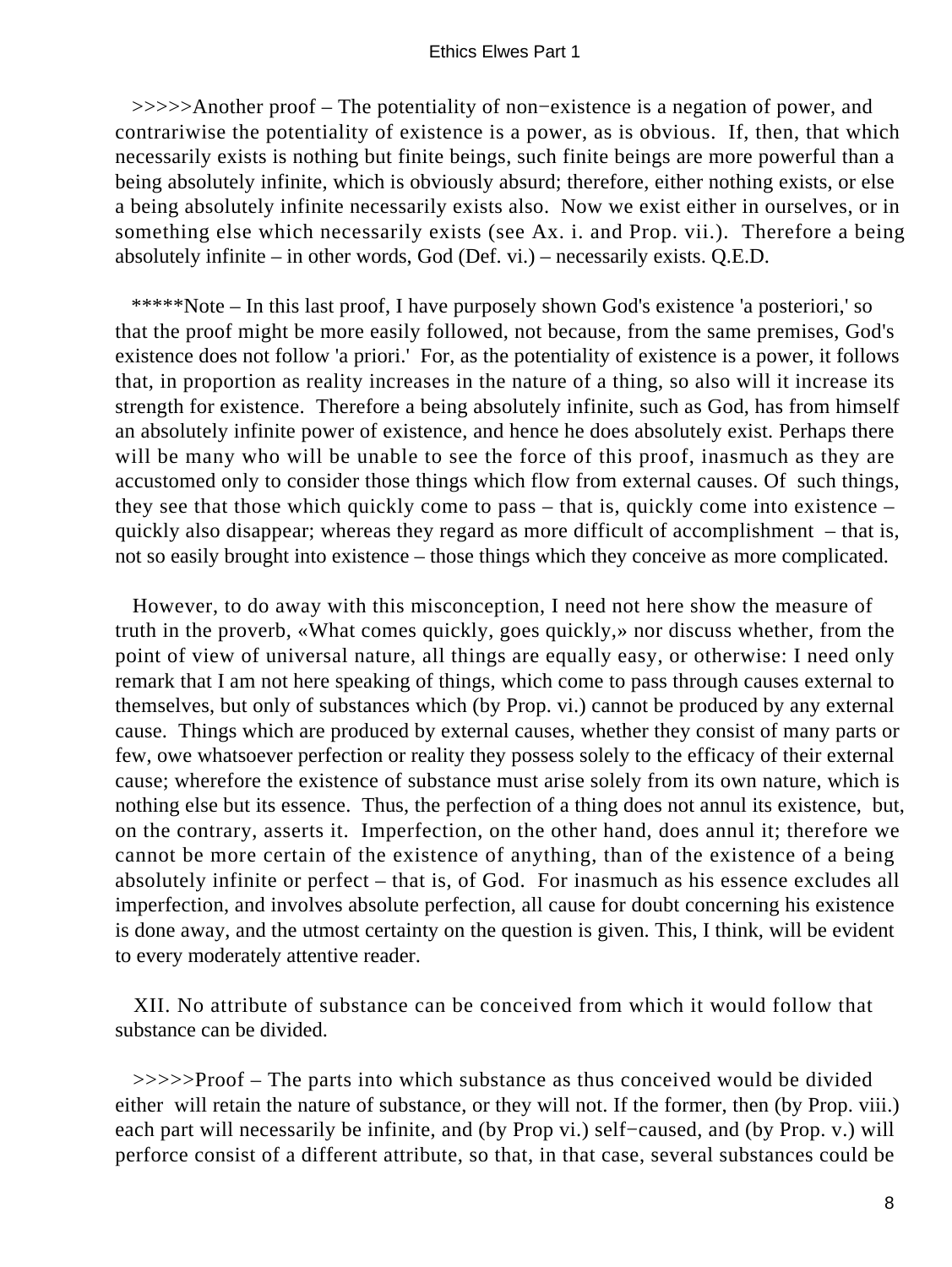formed out of one substance, which (by Prop. vi.) is absurd. Moreover, the parts (by Prop. ii.) would have nothing in common with their whole, and the whole (by Def. iv. and Prop. X) could both exist and be conceived without its parts, which everyone will admit to be absurd. If we adopt the second alternative – namely, that the parts will not retain the nature of substance – then, if the whole substance were divided into equal parts, it would lose the nature of substance, and would cease to exist, which (by Prop. vii.) is absurd.

**XIII.** Substance absolutely infinite is indivisible.

 >>>>>Proof – If it could be divided, the parts into which it was divided would either retain the nature of absolutely infinite substance, or they would not. If the former, we should have several substances of the same nature, which (by Prop. v.) is absurd. If the latter, then (by Prop. vii.) substance absolutely infinite could cease to exist, which (by Prop. xi.) is also absurd.

extended substance, in so far as it is substance, is divisible.

 \*\*\*\*\*Note – The indivisibility of substance may be more easily understood as follows. The nature of substance can only be conceived as infinite, and by a part of substance, nothing else can be understood than finite substance, which (by Prop. viii.) involves a manifest contradiction.

XIV. Besides God no substance can be granted or conceived.

 >>>>>Proof – As God is a being absolutely infinite, of whom no attribute that expresses the essence of substance can be denied (by Def. vi.), and he necessarily exists (by Prop. xi.); if any substance besides God were granted, it would have to be explained by some attribute of God, and thus two substances with the same attribute would exist, which (by Prop. v.) is absurd; therefore, besides God no substance can be granted, or consequently be conceived. If it could be conceived, it would necessarily have to be conceived as existent; but this (by the first part of this proof) is absurd. Therefore, besides God no substance can be granted or conceived. Q.E.D.

 (by Def. vi.) only one substance can be granted in the universe, and that substance is absolutely infinite, as we have already indicated (in the note to Prop. x.).

 are either attributes of God or (by Ax. i.) accidents («affectiones») of the attributes of God.

XV. Whatsoever is, is in God, and without God nothing can be, or be conceived.

 >>>>>Proof – Besides God, no substance is granted or can be conceived (by Prop. xiv.), that is (by Def. iii.) nothing which is in itself and is conceived through itself. But modes (by Def. v.) can neither be, nor be conceived without substance; wherefore they can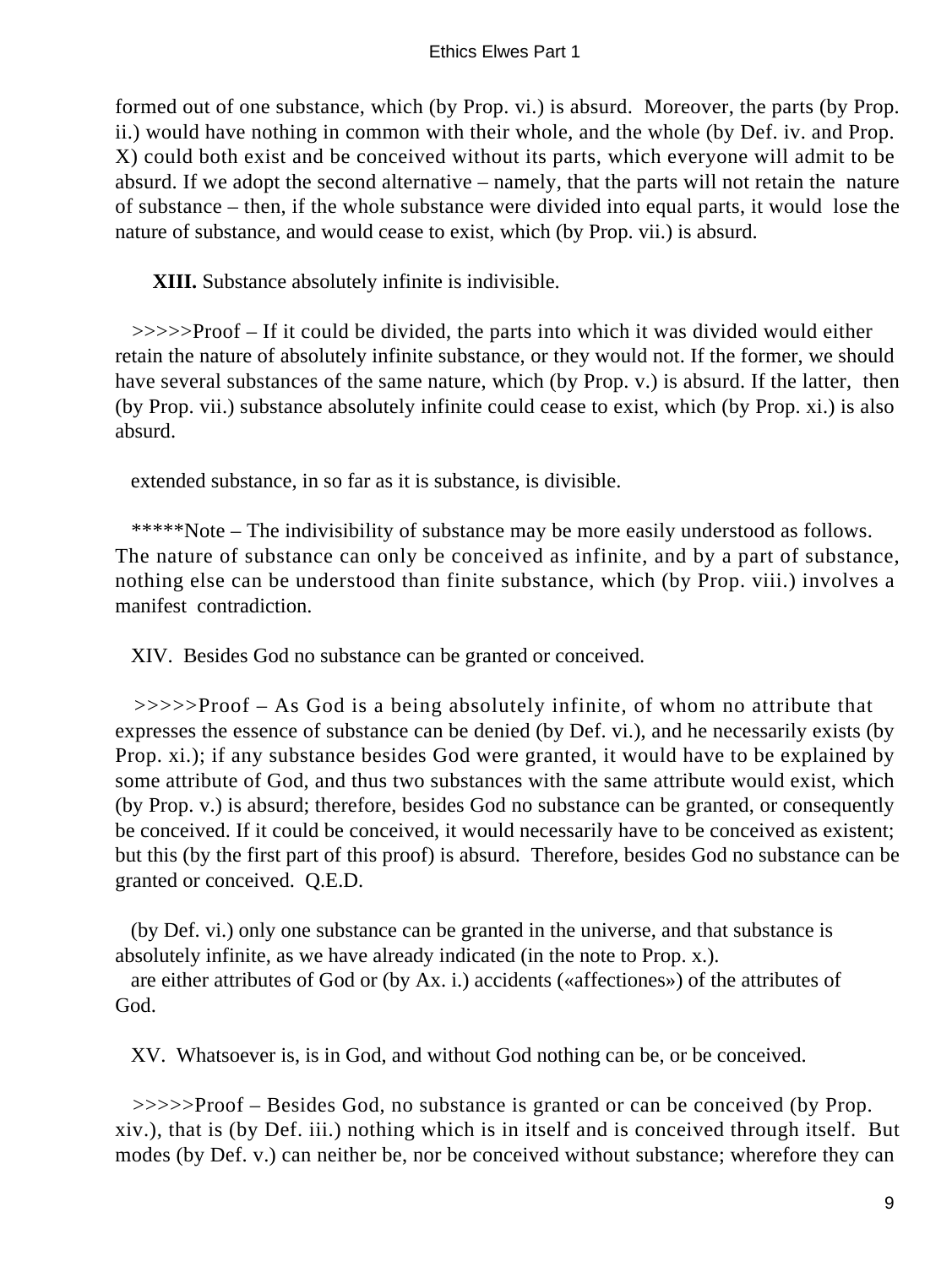only be in the divine nature, and can only through it be conceived. But substances and modes form the sum total of existence (by Ax. i.), therefore, without God nothing can be, or be conceived. Q.E.D.

 \*\*\*\*\*Note – Some assert that God, like a man, consists of body and mind, and is susceptible of passions. How far such persons have strayed from the truth is sufficiently evident from what has been said. But these I pass over. For all who have in anywise reflected on the divine nature deny that God has a body. Of this they find excellent proof in the fact that we understand by body a definite quantity, so long, so broad, so deep, bounded by a certain shape, and it is the height of absurdity to predicate such a thing of God, a being absolutely infinite. But meanwhile by other reasons with which they try to prove their point, they show that they think corporeal or extended substance wholly apart from the divine nature, and say it was created by God. Wherefrom the divine nature can have been created, they are wholly ignorant; thus they clearly show that they do not know the meaning of their own words. I myself have proved sufficiently clearly, at any rate in my own judgment (Cor. Prop. vi., and Note 2, Prop. viii.), that no substance can be produced or created by anything other than itself. Further, I showed (in Prop. xiv.) that besides God no substance can be granted or conceived. Hence we drew the conclusion that extended substance is one of the infinite attributes of God. However, in order to explain more fully, I will refute the arguments of my adversaries, which all start from the following points: –

 Extended substance, in so far as it is substance, consists, as they think, in parts, wherefore they deny that it can be infinite, or consequently, that it can appertain to God. This they illustrate with many examples, of which I will take one or two. If extended substance, they say, is infinite, let it be conceived to be divided into two parts; each part will then be either finite or infinite. If the former, then infinite substance is composed of two finite parts, which is absurd. If the latter, then one infinite will be twice as large as another infinite, which is also absurd.

 Further, if an infinite line be measured out in foot lengths, it will consist of an infinite number of such parts; it would equally consist of an infinite number of parts, if each part measured only an inch: therefore, one infinity would be twelve times as great as the other.

 Lastly, if from a single point there be conceived to be drawn two diverging lines which at first are at a definite distance apart, but are produced to infinity, it is certain that the distance between the two lines will be continually increased, until at length it changes from definite to indefinable. As these absurdities follow, it is said, from considering quantity as infinite, the conclusion is drawn that extended substance must necessarily be finite, and, consequently, cannot appertain to the nature of God.

 The second argument is also drawn from God's supreme perfection. God, it is said, inasmuch as he is a supremely perfect being, cannot be passive; but extended substance, insofar as it is divisible, is passive. It follows, therefore, that extended substance does not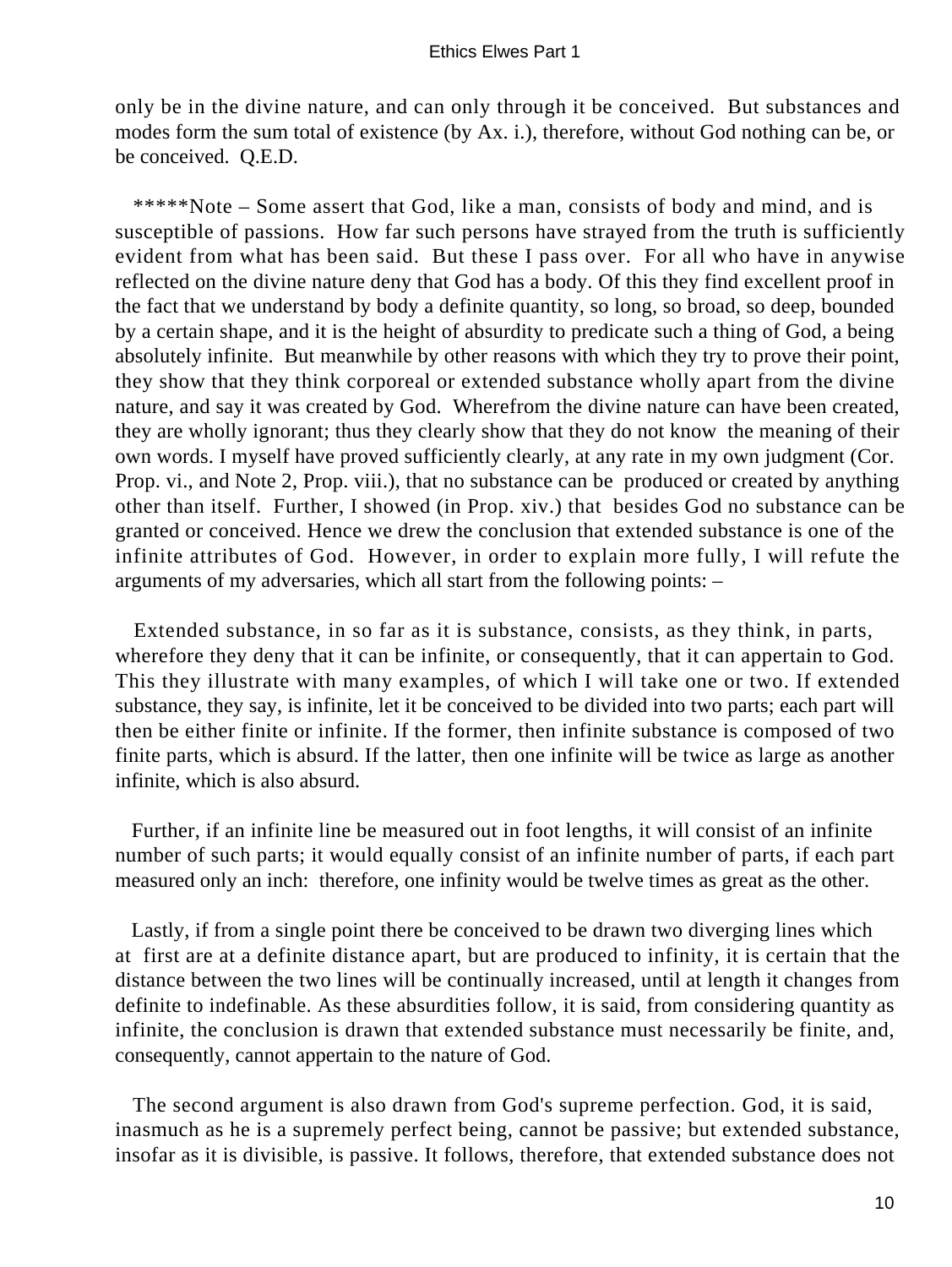appertain to the essence of God.

 Such are the arguments I find on the subject in writers, who by them try to prove that extended substance is unworthy of the divine nature, and cannot possibly appertain thereto. However, I think an attentive reader will see that I have already answered their propositions; for all their arguments are founded on the hypothesis that extended substance is composed of parts, and such a hypothesis I have shown (Prop. xii., and Cor. Prop. xiii.) to be absurd. Moreover, anyone who reflects will see that all these absurdities (if absurdities they be, which I am not now discussing), from which it is sought to extract the conclusion that extended substance is finite, do not at all follow from the notion of an infinite quantity, but merely from the notion that an infinite quantity is measurable, and composed of finite parts: therefore, the only fair conclusion to be drawn is that infinite quantity is not measurable, and cannot be composed of finite parts. This is exactly what we have already proved (in Prop. xii.). Wherefore the weapon which they aimed at us has in reality recoiled upon themselves. If, from this absurdity of theirs, they persist in drawing the conclusion that extended substance must be finite, they will in good sooth be acting like a man who asserts that circles have the properties of squares, and, finding himself thereby landed in absurdities, proceeds to deny that circles have any center, from which all lines drawn to the circumference are equal. For, taking extended substance, which can only be conceived as infinite, one, and indivisible (Props. viii., v., xii.) they assert, in order to prove that it is finite, that it is composed of finite parts, and that it can be multiplied and divided.

 So, also, others, after asserting that a line is composed of points, can produce many arguments to prove that a line cannot be infinitely divided. Assuredly it is not less absurd to assert that extended substance is made up of bodies or parts, than it would be to assert that a solid is made up of surfaces, a surface of lines, and a line of points. This must be admitted by all who know clear reason to be infallible, and most of all by those who deny the possibility of a vacuum. For if extended substance could be so divided that its parts were really separate, why should not one part admit of being destroyed, the others remaining joined together as before? And why should all be so fitted into one another as to leave no vacuum? Surely in the case of things, which are really distinct one from the other, one can exist without the other, and can remain in its original condition. As, then, there does not exist a vacuum in nature (of which anon), but all parts are bound to come together to prevent it, it follows from this that the parts cannot really be distinguished, and that extended substance in so far as it is substance cannot be divided.

 If anyone asks me the further question, Why are we naturally so prone to divide quantity? I answer, that quantity is conceived by us in two ways; in the abstract and superficially, as we imagine it; or as substance, as we conceive it solely by the intellect. If, then, we regard quantity as it is represented in our imagination, which we often and more easily do, we shall find that it is finite, divisible, and compounded of parts; but if we regard it as it is represented in our intellect, and conceive it as substance, which it is very difficult to do, we shall then, as I have sufficiently proved, find that it is infinite, one, and indivisible.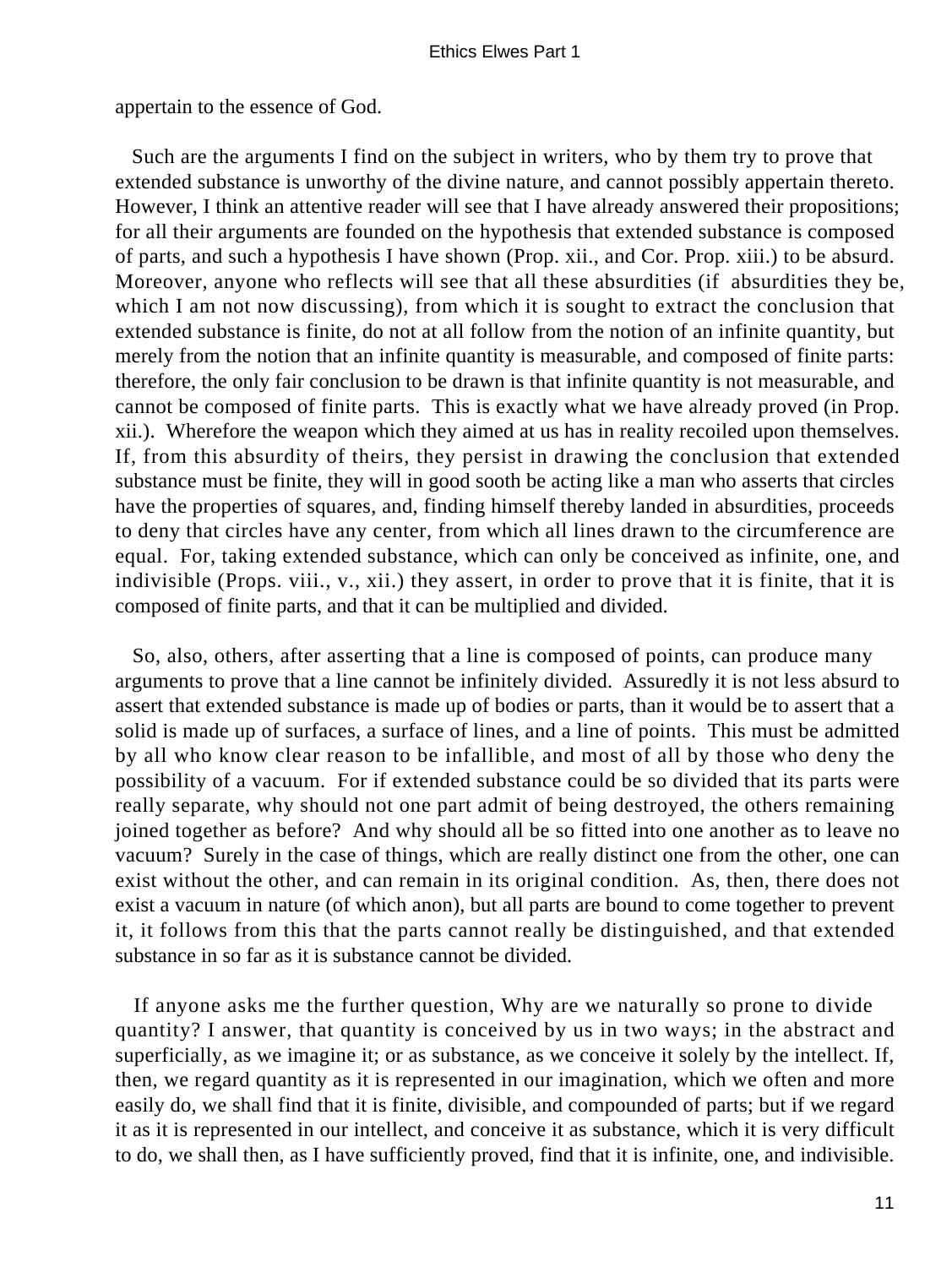This will be plain enough to all who make a distinction between the intellect and the imagination, especially if it be remembered that matter is everywhere the same, that its parts are not distinguishable, except in so far as we conceive matter as diversely modified, whence its parts are distinguished, not really, but modally. For instance, water, in so far as it is water, we conceive to be divided, and its parts to be separated one from the other; but not in so far as it is extended substance; from this point of view it is neither separated nor divisible. Further, water, in so far as it is water, is produced and corrupted; but, in so far as it is substance, it is neither produced nor corrupted.

 I think I have now answered the second argument; it is, in fact, founded on the same assumption as the first – namely, that matter, in so far as it is substance, is divisible, and composed of parts. Even if it were so, I do not know why it should be considered unworthy of the divine nature, inasmuch as besides God (by Prop. xiv.) no substance can be granted, wherefrom it could receive its modifications. All things, I repeat, are in God, and all things which come to pass, come to pass solely through the laws of the infinite nature of God, and follow (as I will shortly show) from the necessity of his essence. Wherefore it can in nowise be said that God is passive in respect to anything other than himself, or that extended substance is unworthy of the divine nature, even if it be supposed divisible, so long as it is granted to be infinite and eternal. But enough of this for the present.

 XVI. From the necessity of the divine nature must follow an infinite number of things in infinite ways – that is, all things which can fall within the sphere of infinite intellect.

 >>>>>Proof – This proposition will be clear to everyone, who remembers that from the given definition of any thing the intellect infers several properties, which really necessarily follow therefrom (that is, from the actual essence of the thing defined); and it infers more properties in proportion as the definition of the thing expresses more reality, that is, in proportion as the essence of the thing defined involves more reality. Now, as the divine nature has absolutely infinite attributes (by Def. vi.), of which each expresses infinite essence after its kind, it follows that from the necessity of its nature an infinite number of things (that is, everything which can fall within the sphere of an infinite intellect) must necessarily follow. Q.E.D.

 cause of all that can fall within the sphere of an infinite intellect. himself, and not through an accident of his nature. absolutely first cause.

**XVII.** God acts solely by the laws of his own nature, and is not constrained by anyone.

 >>>>>Proof – We have just shown (in Prop. xvi.), that solely from the necessity of the divine nature, or, what is the same thing, solely from the laws of his nature, an infinite number of things absolutely follow in an infinite number of ways; and we proved (in Prop. xv.), that without God nothing can be nor be conceived; but that all things are in God.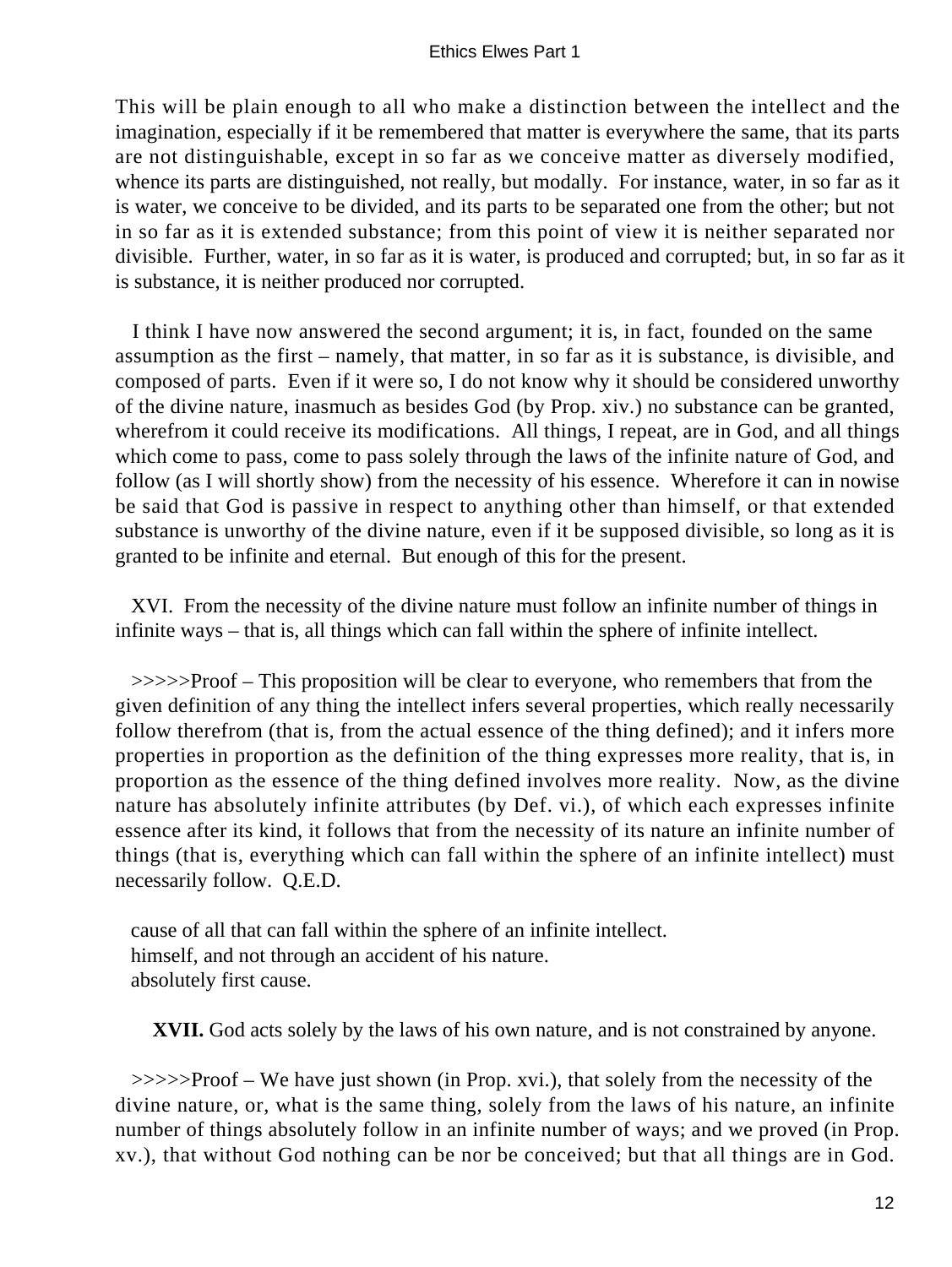Wherefore nothing can exist outside himself, whereby he can be conditioned or constrained to act. Wherefore God acts solely by the laws of his own nature, and is not constrained by anyone. Q.E.D.

 which, either extrinsically or intrinsically, besides the perfection of his own nature, moves God to act.

 cause. For God alone exists by the sole necessity of his nature (by Prop. xi. and Prop. xiv., Cor. i.), and acts by the sole necessity of his own nature, wherefore God is (by Def. vii.) the sole free cause. Q.E.D.

 \*\*\*\*\*Note – Others think that God is a free cause, because he can, as they think, bring it about, that those things which we have said follow from his nature – that is, which are in his power, should not come to pass, or should not be produced by him. But this is the same as if they said, that God could bring it about, that it should follow from the nature of a triangle that its three interior angles should not be equal to two right angles; or that from a given cause no effect should follow, which is absurd.

 Moreover, I will show below, without the aid of this proposition, that neither intellect nor will appertain to God's nature. I know that there are many who think that they can show, that supreme intellect and free will do appertain to God's nature; for they say they know of nothing more perfect, which they can attribute to God, than that which is the highest perfection in ourselves. Further, although they conceive God as actually supremely intelligent, they yet do not believe that he can bring into existence everything which he actually understands, for they think that they would thus destroy God's power. If, they contend, God had created everything which is in his intellect, he would not be able to create anything more, and this, they think, would clash with God's omnipotence; therefore, they prefer to asset that God is indifferent to all things, and that he creates nothing except that which he has decided, by some absolute exercise of will, to create. However, I think I have shown sufficiently clearly (by Prop. xvi.) that from God's supreme power, or infinite nature, an infinite number of things – that is, all things have necessarily flowed forth in an infinite number of ways, or always flow from the same necessity; in the same way as from the nature of a triangle it follows from eternity and for eternity, that its three interior angles are equal to two right angles. Wherefore the omnipotence of God has been displayed from all eternity, and will for all eternity remain in the same state of activity. This manner of treating the question attributes to God an omnipotence, in my opinion, far more perfect. For, otherwise, we are compelled to confess that God understands an infinite number of creatable things, which he will never be able to create, for, if he created all that he understands, he would, according to this showing, exhaust his omnipotence, and render himself imperfect. Wherefore, in order to establish that God is perfect, we should be reduced to establishing at the same time, that he cannot bring to pass everything over which his power extends; this seems to be a hypothesis most absurd, and most repugnant to God's omnipotence.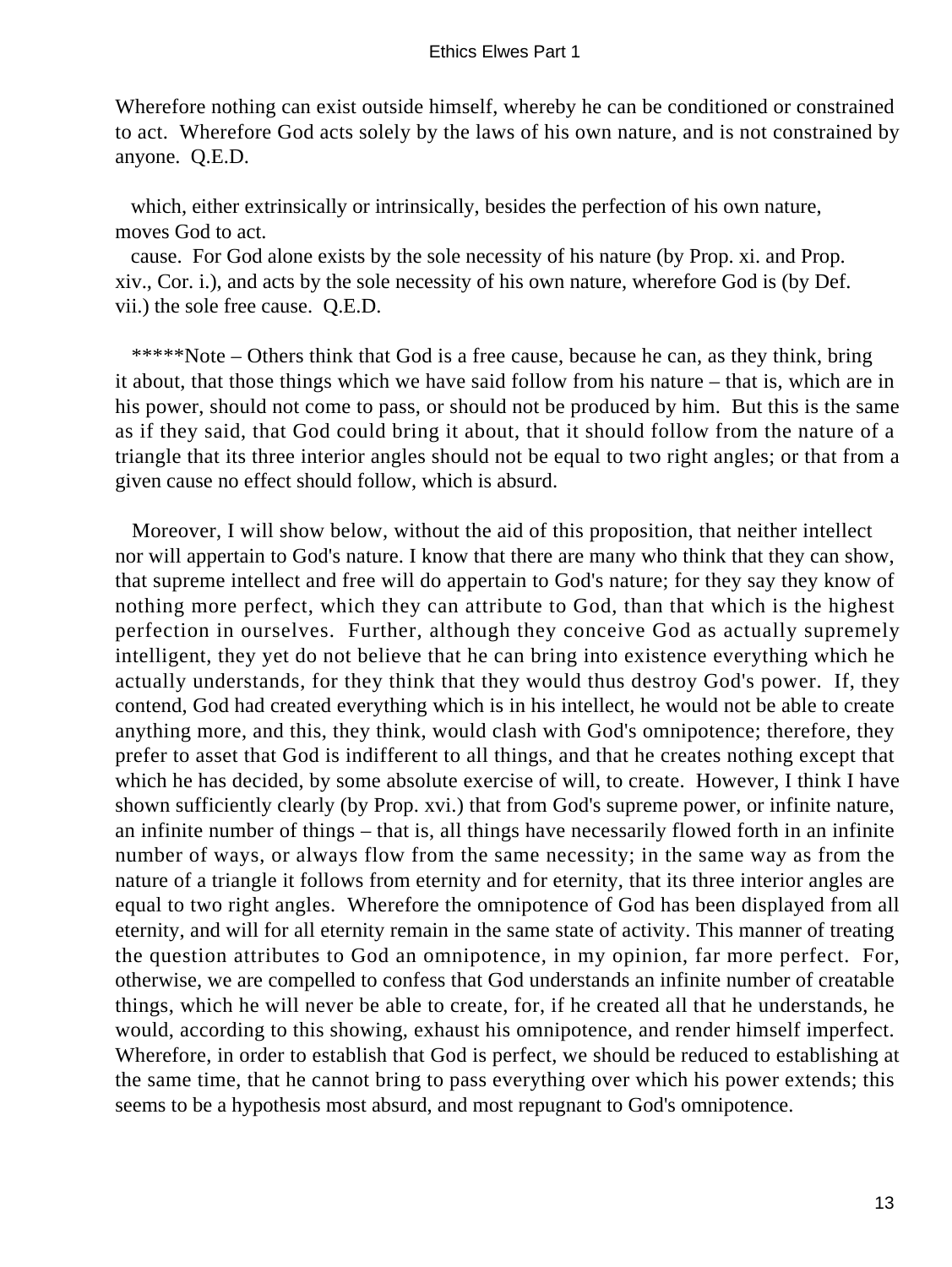Further (to say a word concerning the intellect and the will which we attribute to God), if intellect and will appertain to the eternal essence of God, we must take these words in some significance quite different from those they usually bear. For intellect and will, which should constitute the essence of God, would perforce be as far apart as the poles from the human intellect and will, in fact, would have nothing in common with them but the name; there would be about as much correspondence between the two as there is between the Dog, the heavenly constellation, and a dog, an animal that barks. This I will prove as follows. If intellect belongs to the divine nature, it cannot be in nature, as ours is generally thought to be, posterior to, or simultaneous with the things understood, inasmuch as God is prior to all things by reason of his causality (Prop. xvi., Cor. i.). On the contrary, the truth and formal essence of things is as it is, because it exists by representation as such in the intellect of God. Wherefore the intellect of God, in so far as it is conceived to constitute God's essence, is, in reality, the cause of things, both of their essence and of their existence. This seems to have been recognized by those who have asserted, that God's intellect, God's will, and God's power, are one and the same. As, therefore, God's intellect is the sole cause of things, namely, both of their essence and existence, it must necessarily differ from them in respect to its essence, and in respect to its existence. For a cause differs from a thing it causes, precisely in the quality which the latter gains from the former.

 For example, a man is the cause of another man's existence, but not of his essence (for the latter is an eternal truth), and, therefore, the two men may be entirely similar in essence, but must be different in existence; and hence if the existence of one of them cease, the existence of the other will not necessarily cease also; but if the essence of one could be destroyed, and be made false, the essence of the other would be destroyed also. Wherefore, a thing which is the cause both of the essence and of the existence of a given effect, must differ from such effect both in respect to its essence, and also in respect to its existence. Now the intellect of God is the cause both of the essence and the existence of our intellect; therefore, the intellect of God in so far as it is conceived to constitute the divine essence, differs from our intellect both in respect to essence and in respect to existence, nor can it in anywise agree therewith save in name, as we said before. The reasoning would be identical in the case of the will, as anyone can easily see.

**XVIII.** God is the indwelling and not the transient cause of all things.  $\gg\gg\gg$ Proof – All things which are, are in God, and must be conceived through God (by Prop. xv.), therefore (by Prop. xvi., Cor. i.) God is the cause of those things which are in him. This is our first point. Further, besides God there can be no substance (by Prop. xiv.), that is nothing in itself external to God. This is our second point. God, therefore, is the indwelling and not the transient cause of all things. Q.E.D.

 XIX. God, and all the attributes of God, are eternal. >>>>>Proof – God (by Def. vi.) is substance, which (by Prop. xi.) necessarily exists, that is (by Prop. vii.) existence appertains to its nature, or (what is the same thing) follows from its definition; therefore, God is eternal (by Def. vii.). Further, by the attributes of God we must understand that which (by Def. iv.)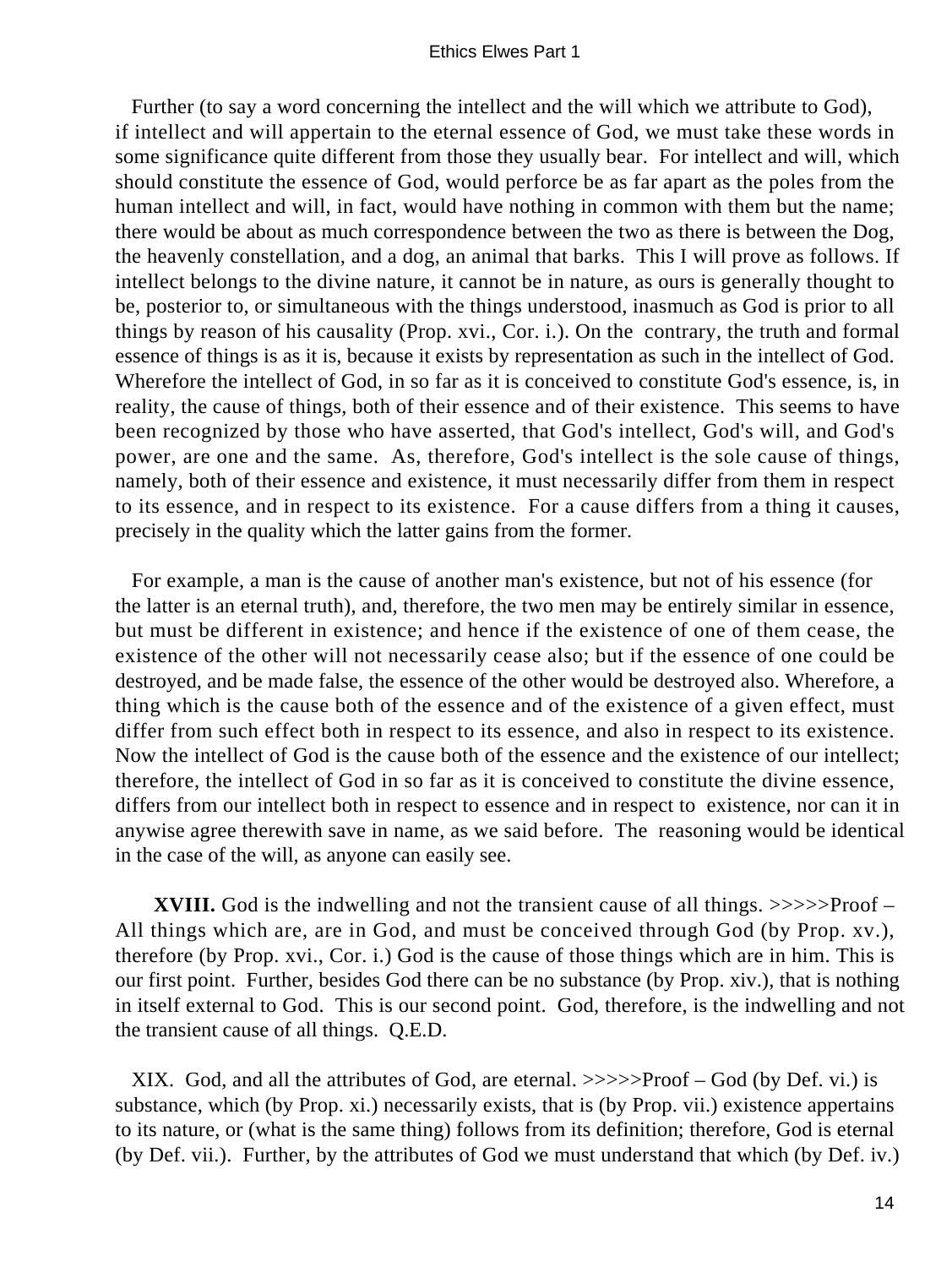expresses the essence of the divine substance – in other words, that which appertains to substance: that, I say, should be involved in the attributes of substance. Now eternity appertains to the nature of substance (as I have already shown in Prop. vii.); therefore, eternity must appertain to each of the attributes, and thus all are eternal. Q.E.D.

 \*\*\*\*\*Note – This proposition is also evident from the manner in which (in Prop. xi.) I demonstrated the existence of God; it is evident, I repeat, from that proof, that the existence of God, like his essence, is an eternal truth. Further (in Prop. xix. of my «Principles of the Cartesian Philosophy»), I have proved the eternity of God, in another manner, which I need not here repeat.

XX. The existence of God and his essence are one and the same.

 >>>>>Proof – God (by the last Prop.) and all his attributes are eternal, that is (by Def. viii.) each of his attributes expresses existence. Therefore the same attributes of God which explain his eternal essence, explain at the same time his eternal existence – in other words, that which constitutes God's essence constitutes at the same time his existence. Wherefore God's existence and God's essence are one and the same. Q.E.D.

his essence, is an eternal truth.

 attributes of God, are unchangeable. For if they could be changed in respect to existence, they must also be able to be changed in respect to essence – that is, obviously, be changed from true to false, which is absurd.

 XXI. All things which follow from the absolute nature of any attribute of God must always exist and be infinite, or, in other words, are eternal and infinite through the said attribute.

 >>>>>Proof – Conceive, if it be possible (supposing the proposition to be denied), that something in some attribute of God can follow from the absolute nature of the said attribute, and that at the same time it is finite, and has a conditioned existence or duration; for instance, the idea of God expressed in the attribute thought. Now thought, in so far as it is supposed to be an attribute of God, is necessarily (by Prop. xi.) in its nature infinite. But, in so far as it possesses the idea of God, it is supposed finite. It cannot, however, be conceived as finite, unless it be limited by thought (by Def. ii.); but it is not limited by thought itself, in so far as it has constituted the idea of God (for so far it is supposed to be finite); therefore, it is limited by thought, in so far as it has not constituted the idea of God, which nevertheless (by Prop. xi.) must necessarily exist.

 We have now granted, therefore, thought not constituting the idea of God, and, accordingly, the idea of God does not naturally follow from its nature in so far as it is absolute thought (for it is conceived as constituting, and also as not constituting, the idea of God), which is against our hypothesis. Wherefore, if the idea of God expressed in the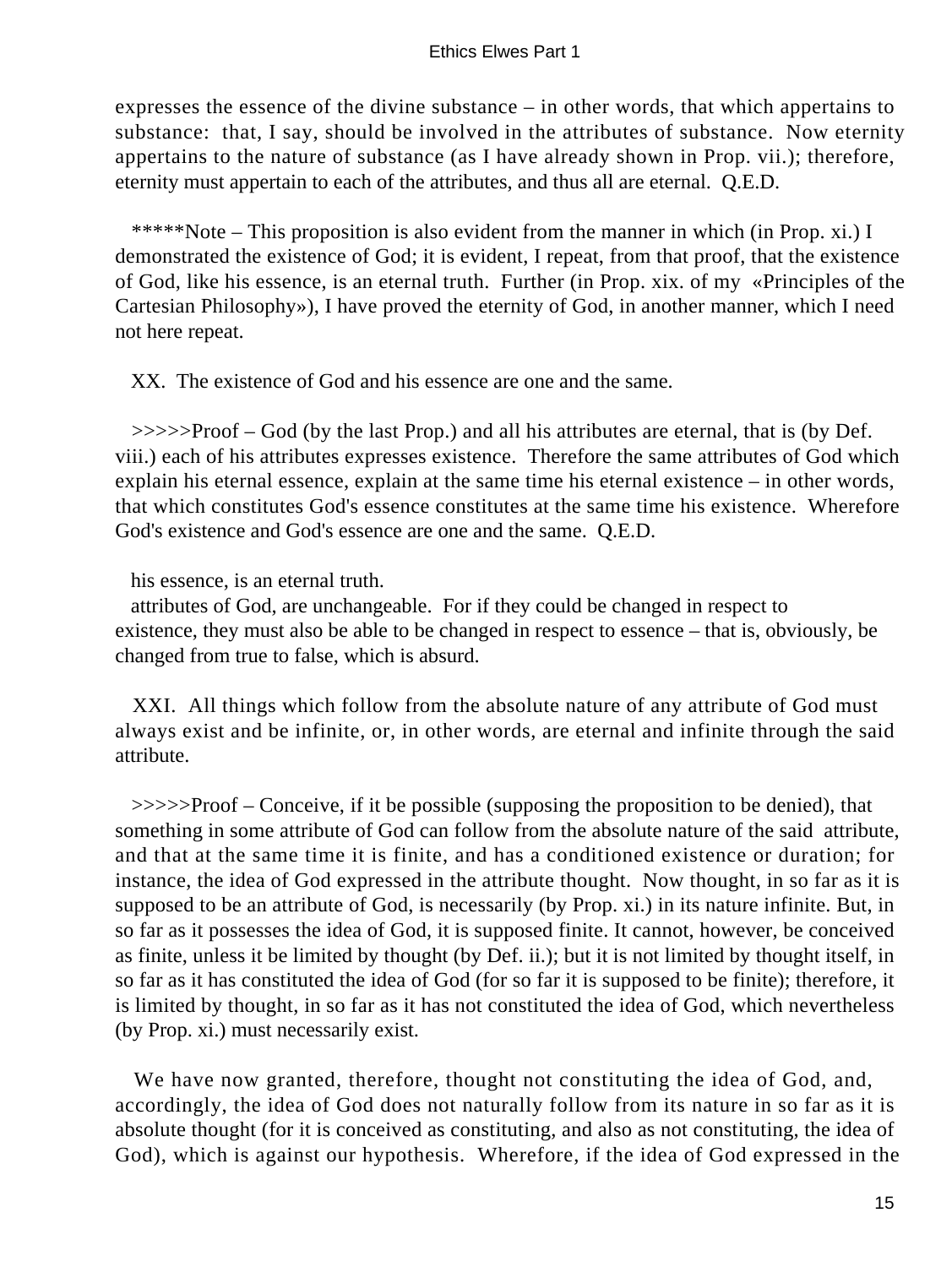attribute thought, or, indeed, anything else in any attribute of God (for we may take any example, as the proof is of universal application) follows from the necessity of the absolute nature of the said attribute, the said thing must necessarily be infinite, which was our first point.

 Furthermore, a thing which thus follows from the necessity of the nature of any attribute cannot have a limited duration. For if it can, suppose a thing, which follows from the necessity of the nature of some attribute, to exist in some attribute of God, for instance, the idea of God expressed in the attribute thought, and let it be supposed at some time not to have existed, or to be about not to exist.

 Now thought being an attribute of God must necessarily exist unchanged (by Prop. xi., and Prop. xx., Cor. ii.); and beyond the limits of the duration of the idea of God (supposing the latter at some time not to have existed, or not to be going to exist) thought would perforce have existed without the idea of God, which is contrary to our hypothesis, for we supposed that, thought being given, the idea of God necessarily flowed therefrom. Therefore the idea of God expressed in thought, or anything which necessarily follows from the absolute nature of some attribute of God, cannot have a limited duration, but through the said attribute is eternal, which is our second point. Bear in mind that the same proposition may be affirmed of anything, which in any attribute necessarily follows from God's absolute nature.

**XXII.** Whatsoever follows from any attribute of God, in so far as it is modified by a modification, which exists necessarily and as infinite, through the said attribute, must also exist necessarily and as infinite.

>>>>>Proof – The proof of this proposition is similar to that of the preceding one.

**XXIII.** Every mode, which exists both necessarily and as infinite, must necessarily follow either from the absolute nature of some attribute of God, or from an attribute modified by a modification which exists necessarily, and as infinite.

 >>>>>Proof – A mode exists in something else, through which it must be conceived (Def. v.), that is (Prop. xv.), it exists solely in God, and solely through God can be conceived. If therefore a mode is conceived as necessarily existing and infinite, it must necessarily be inferred or perceived through some attribute of God, in so far as such attribute is conceived as expressing the infinity and necessity of existence, in other words (Def. viii.) eternity; that is, in so far as it is considered absolutely. A mode, therefore, which necessarily exists as infinite, must follow from the absolute nature of some attribute of God, either immediately (Prop. xxi.) or through the means of some modification, which follows from the absolute nature of the said attribute; that is (by Prop. xxii.), which exists necessarily and as infinite.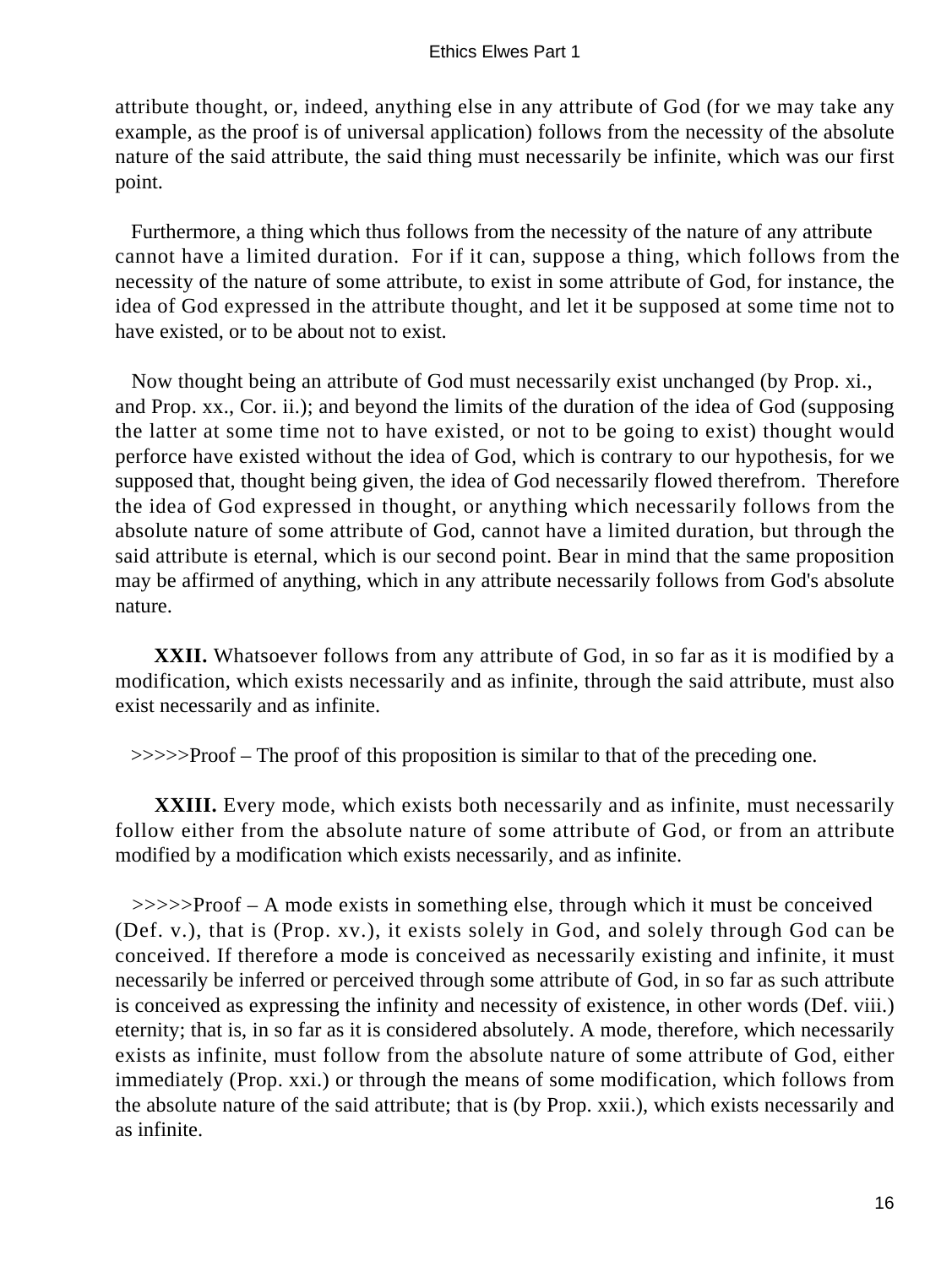**XXIV.** The essence of things produced by God does not involve existence.

 >>>>>Proof – This proposition is evident from Def. i. For that of which the nature (considered in itself) involves existence is self−caused, and exists by the sole necessity of its own nature.

 of things coming into existence, but also of their continuing in existence, that is, in scholastic phraseology, God is cause of the being of things (essendi rerum). For whether things exist, or do not exist, whenever we contemplate their essence, we see that it involves neither existence nor duration; consequently, it cannot be the cause of either the one or the other. God must be the sole cause, inasmuch as to him alone does existence appertain. (Prop. xiv. Cor. i.) Q.E.D.

 XXV. God is the efficient cause not only of the existence of things, but also of their essence.

 >>>>>Proof – If this be denied, then God is not the cause of the essence of things; and therefore the essence of things can (by Ax. iv.) be conceived without God. This (by Prop. xv.) is absurd. Therefore, God is the cause of the essence of things. Q.E.D.

 \*\*\*\*\*Note – This proposition follows more clearly from Prop. xvi. For it is evident thereby that, given the divine nature, the essence of things must be inferred from it, no less than their existence – in a word, God must be called the cause of all things, in the same sense as he is called the cause of himself. This will be made still clearer by the following corollary.

 of the attributes of God, or modes by which the attributes of God are expressed in a fixed and definite manner. The proof appears from Prop. xv. and Def. v.

**XXVI.** A thing which is conditioned to act in a particular manner, has necessarily been thus conditioned by God; and that which has not been conditioned by God cannot condition itself to act.

 >>>>>Proof – That by which things are said to be conditioned to act in a particular manner is necessarily something positive (this is obvious); therefore both of its essence and of its existence God by the necessity of his nature is the efficient cause (Props. xxv. and xvi.); this is our first point. Our second point is plainly to be inferred therefrom. For if a thing, which has not been conditioned by God, could condition itself, the first part of our proof would be false, and this, as we have shown is absurd.

**XXVII.** A thing, which has been conditioned by God to act in a particular way, cannot render itself unconditioned.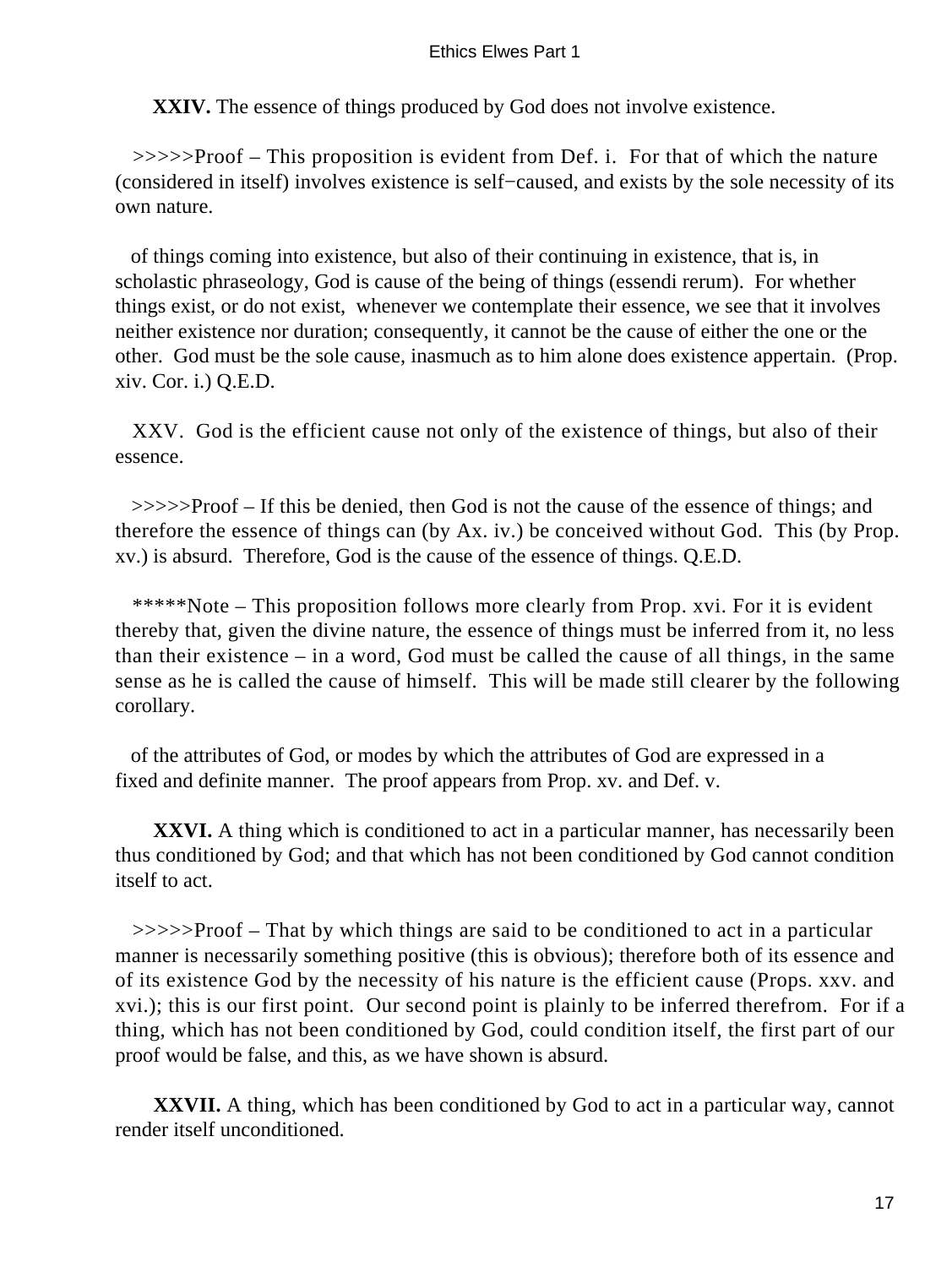>>>>>Proof – This proposition is evident from Ax. iii.

**XXVIII.** Every individual thing, or everything which is finite and has a conditioned existence, cannot exist or be conditioned to act, unless it be conditioned for existence and action by a cause other than itself, which also is finite, and has a conditioned existence; and likewise this cause cannot in its turn exist, or be conditioned to act, unless it be conditioned for existence and action by another cause, which also is finite, and has a conditioned existence, and so on to infinity.

 >>>>>Proof – Whatsoever is conditioned to exist and act, has been thus conditioned by God (by Prop. xxvi. and Prop. xxiv., Cor.)

 But that which is finite, and has a conditioned existence, cannot be produced by the absolute nature of any attribute of God; for whatsoever follows from the absolute nature of any attribute of God is infinite and eternal (by Prop. xxi.). It must, therefore, follow from some attribute of God, in so far as the said attribute is considered as in some way modified; for substance and modes make up the sum total of existence (by Ax. i. and Def. iii., v.), while modes are merely modifications of the attributes of God. But from God, or from any of his attributes, in so far as the latter is modified by a modification infinite and eternal, a conditioned thing cannot follow. Wherefore it must follow from, or be conditioned for, existence and action by God or one of his attributes, in so far as the latter are modified by some modification which is finite, and has a conditioned existence. This is our first point. Again, this cause or this modification (for the reason by which we established the first part of this proof) must in its turn be conditioned by another cause, which also is finite, and has a conditioned existence, and, again, this last by another (for the same reason); and so on (for the same reason) to infinity. Q.E.D.

 \*\*\*\*\*Note – As certain things must be produced immediately by God, namely those things which necessarily follow from his absolute nature, through the means of these primary attributes, which, nevertheless, can neither exist nor be conceived without God, it follows: 1. That God is absolutely the proximate cause of those things immediately produced by him. I say absolutely, not after his kind, as is usually stated. For the effects of God cannot either exist or be conceived without a cause (Prop. xv. and Prop. xxiv. Cor.). 2. That God cannot properly be styled the remote cause of individual things, except for the sake of distinguishing these from what he immediately produces, or rather from what follows from his absolute nature. For, by a remote cause, we understand a cause which is in no way conjoined to the effect. But all things which are, are in God, and so depend on God, that without him they can neither be nor be conceived.

**XXIX.** Nothing in the universe is contingent, but all things are conditioned to exist and operate in a particular manner by the necessity of the divine nature.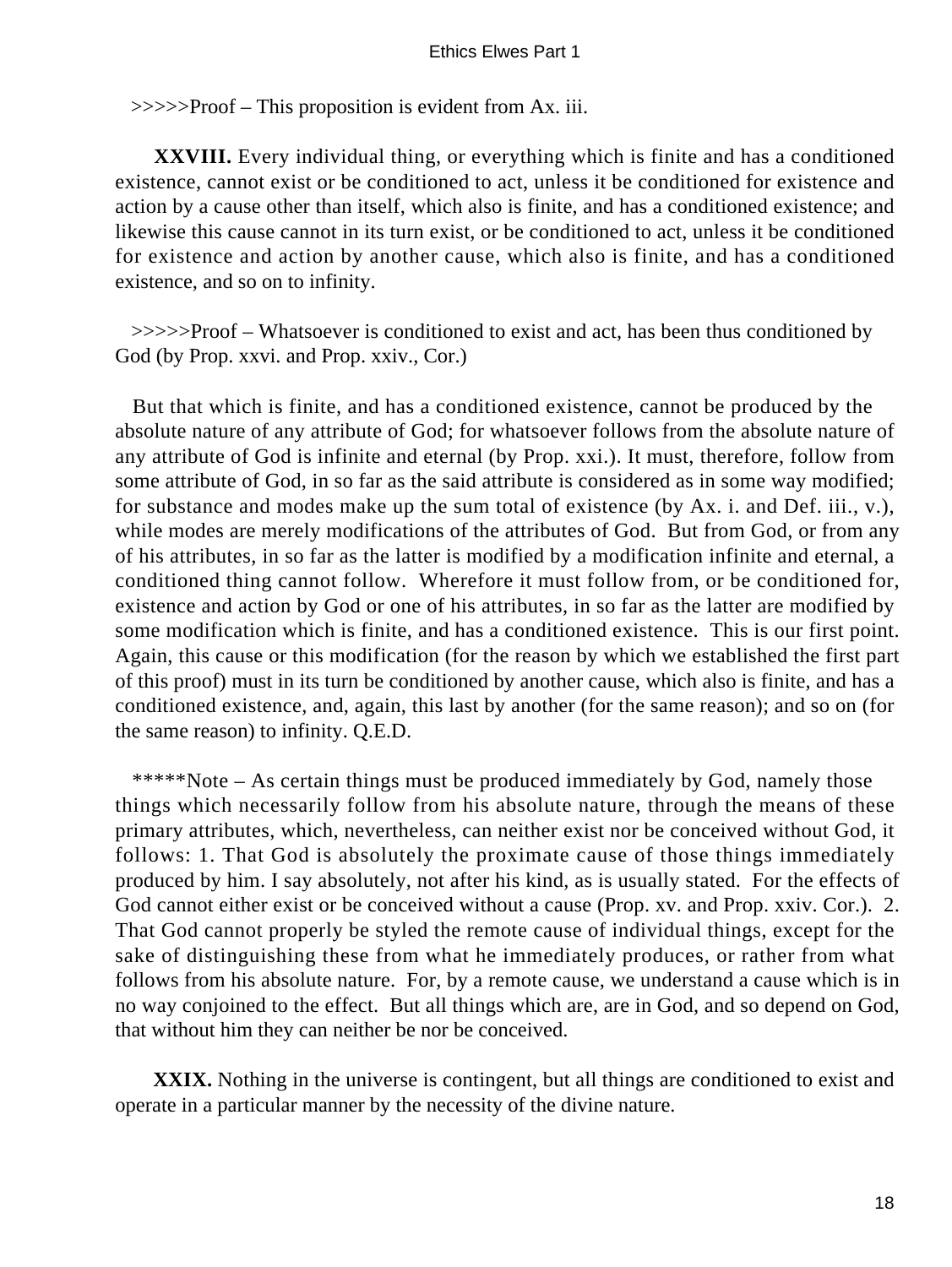>>>>>Proof – Whatsoever is, is in God (Prop. xv.). But God cannot be called a thing contingent. For (by Prop. xi.) he exists necessarily, and not contingently. Further, the modes of the divine nature follow therefrom necessarily, and not contingently (Prop. xvi.); and they thus follow, whether we consider the divine nature absolutely, or whether we consider it as in any way conditioned to act (Prop. xxvii.). Further, God is not only the cause of these modes, in so far as they simply exist (by Prop. xxiv., Cor.), but also in so far as they are considered as conditioned for operating in a particular manner (Prop. xxvi.). If they be not conditioned by God (Prop. xxvi.), it is impossible, and not contingent, that they should condition themselves; contrariwise, if they be conditioned by God, it is impossible, and not contingent, that they should render themselves unconditioned. Wherefore all things are conditioned by the necessity of the divine nature, not only to exist, but also to exist and operate in a particular manner, and there is nothing that is contingent. Q.E.D.

 \*\*\*\*\*Note – Before going any further, I wish here to explain, what we should understand by nature viewed as active (natura naturans), and nature viewed as passive (natura naturata). I say to explain, or rather call attention to it, for I think that, from what has been said, it is sufficiently clear, that by nature viewed as active we should understand that which is in itself, and is conceived through itself, or those attributes of substance, which express eternal and infinite essence, in other words (Prop. xiv., Cor. i., and Prop. xvii., Cor. ii.) God, in so far as he is considered as a free cause.

 By nature viewed as passive I understand all that which follows from the necessity of the nature of God, or of any of the attributes of God, that is, all the modes of the attributes of God, in so far as they are considered as things which are in God, and which without God cannot exist or be conceived.

 XXX. Intellect, in function (actu) finite, or in function infinite, must comprehend the attributes of God and the modifications of God, and nothing else.

 >>>>>Proof – A true idea must agree with its object (Ax. vi.); in other words (obviously) that which is contained in the intellect in representation must necessarily be granted in nature. But in nature (by Prop. xiv., Cor. i.) there is no substance save God, nor any modifications save those (Prop. xv.) which are in God, and cannot without God either be or be conceived. Therefore the intellect, in function finite, or in function infinite, must comprehend the attributes of God and the modifications of God, and nothing else. Q.E.D.

**XXXI.** The intellect in function, whether finite or infinite, as will, desire, love, should be referred to passive nature and not to active nature.

 >>>>>Proof – By the intellect we do not (obviously) mean absolute thought, but only a certain mode of thinking, differing from other modes, such as love, desire, and therefore (Def. v.) requiring to be conceived through absolute thought. It must (by Prop. xv. and Def. vi.), through some attribute of God which expresses the eternal and infinite essence of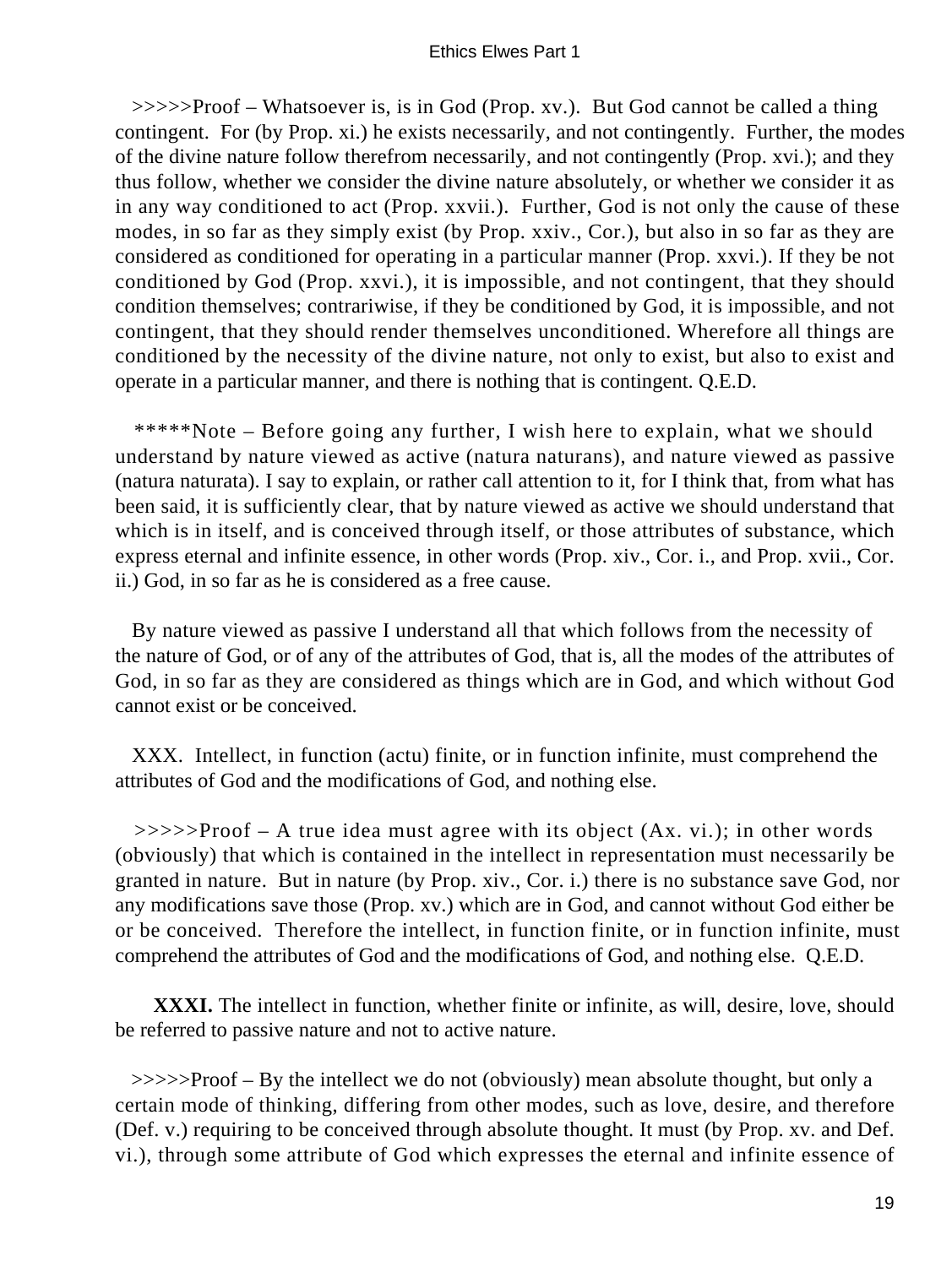thought, be so conceived, that without such attribute it could neither be nor be conceived. It must therefore be referred to nature passive rather than to nature active, as must also the other modes of thinking. Q.E.D.

 \*\*\*\*\*Note – I do not here, by speaking of intellect in function, admit that there is such a thing as intellect in potentiality: but, wishing to avoid all confusion, I desire to speak only of what is most clearly perceived by us, namely, of the very act of understanding, than which nothing is more clearly perceived. For we cannot perceive anything without adding to our knowledge of the act of understanding.

**XXXII.** Will cannot be called a free cause, but only a necessary cause.

 >>>>>Proof – Will is only a particular mode of thinking, like intellect; therefore (by Prop. xxviii.) no volition can exist, nor be conditioned to act, unless it be conditioned by some cause other than itself, which cause is conditioned by a third cause, and so on to infinity. But if will be supposed infinite, it must also be conditioned to exist and act by God, not by virtue of his being substance absolutely infinite, but by virtue of his possessing an attribute which expresses the infinite and eternal essence of thought (by Prop. xxiii.). Thus, however it be conceived, whether as finite or infinite, it requires a cause by which it should be conditioned to exist and act. Thus (Def. vii.) it cannot be called a free cause, but only a necessary or constrained cause. Q.E.D.

according to freedom of the will.

 stand in the same relation to the nature of God as do motion, and rest, and absolutely all natural phenomena, which must be conditioned by God (Prop. xxix.) to exist and act in a particular manner. For will, like the rest, stands in need of a cause, by which it is conditioned to exist and act in a particular manner. And although, when will or intellect be granted, an infinite number of results may follow, yet God cannot on that account be said to act from freedom of the will, any more than the infinite number of results from motion and rest would justify us in saying that motion and rest act by free will. Wherefore will no more appertains to God than does anything else in nature, but stands in the same relation to him as motion, rest, and the like, which we have shown to follow from the necessity of the divine nature, and to be conditioned by it to exist and act in a particular manner.

**XXXIII.** Things could not have been brought into being by God in any manner or in any order different from that which has in fact obtained.

 >>>>>Proof – All things necessarily follow from the nature of God (Prop. xvi.), and by the nature of God are conditioned to exist and act in a particular way (Prop. xxix). If things, therefore, could have been of a different nature, or have been conditioned to act in a different way, so that the order of nature would have been different, God's nature would also have been able to be different from what it now is; and therefore (by Prop. xi.)that different nature also would have perforce existed, and consequently there would have been able to be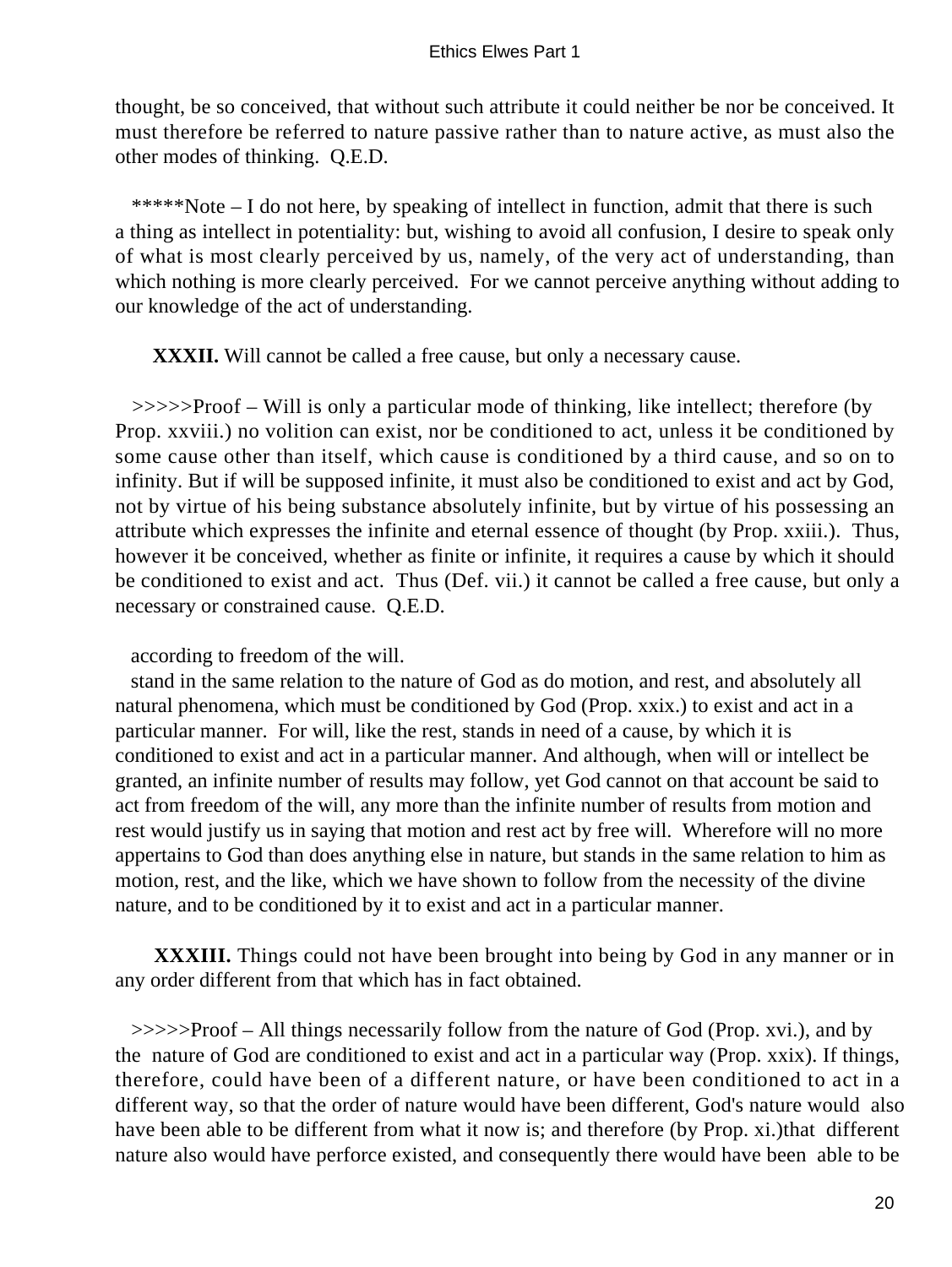two or more Gods. This (by Prop. xiv., Cor. i.) is absurd. Therefore, things could not have been brought into being by God in any other manner, Q.E.D.

\*\*\*\*\*Note  $I - As I$  have thus shown, more clearly than the sun at noonday, that there is nothing to justify us in calling things contingent, I wish to explain briefly what meaning we shall attach to the word contingent; but I will first explain the words necessary and impossible.

 A thing is called necessary either in respect to its essence or in respect to its cause; for the existence of a thing necessarily follows, either from its essence and definition, or from a given efficient cause. For similar reasons a thing is said to be impossible; namely, inasmuch as its essence or definition involves a contradiction, or because no external cause is granted, which is conditioned to produce such an effect; but a thing can in no respect be called contingent, save in relation to the imperfection of our knowledge.

 A thing of which we do not know whether the essence does or does not involve a contradiction, or of which, knowing that it does not involve a contradiction, we are still in doubt concerning the existence, because the order of causes escapes us, – such a thing, I say, cannot appear to us either necessary or impossible. Wherefore we call it contingent or possible.

 \*\*\*\*\*Note II – It clearly follows from what we have said, that things have been brought into being by God in the highest perfection, inasmuch as they have necessarily followed from a most perfect nature. Nor does this prove any imperfection in God, for it has compelled us to affirm his perfection. From its contrary proposition, we should clearly gather (as I have just shown), that God is not supremely perfect, for if things had been brought into being in any other way, we should have to assign to God a nature different from that, which we are bound to attribute to him from the consideration of an absolutely perfect being.

 I do not doubt, that many will scout this idea as absurd, and will refuse to give their minds up to contemplating it, simply because they are accustomed to assign to God a freedom very different from that which we (Def. vii.) have deduced. They assign to him, in short, absolute free will. However, I am also convinced that if such persons reflect on the matter, and duly weigh in their minds our series of propositions, they will reject such freedom as they now attribute to God, not only as nugatory, but also as a great impediment to organized knowledge. There is no need for me to repeat what I have said in the note to Prop. xvii. But, for the sake of my opponents, I will show further, that although it be granted that will pertains to the essence of God, it nevertheless follows from his perfection, that things could not have been by him created other than they are, or in a different order; this is easily proved, if we reflect on what our opponents themselves concede, namely, that it depends solely on the decree and will of God, that each thing is what it is. If it were otherwise, God would not be the cause of all things. Further, that all the decrees of God have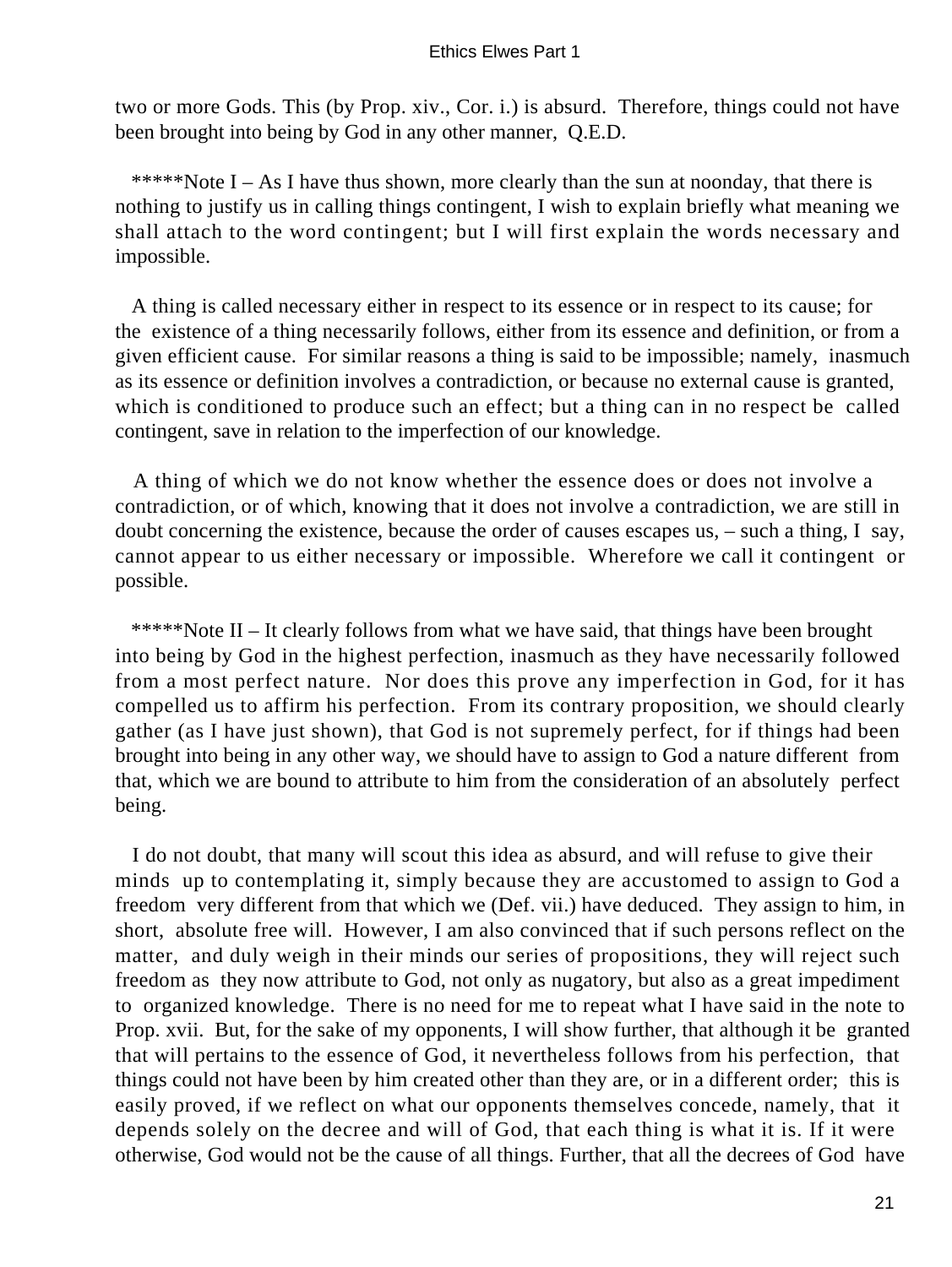been ratified from all eternity by God himself. If it were otherwise, God would be convicted of imperfection or change. But in eternity there is no such thing as when, before, or after; hence it follows solely from the perfection of God, that God never can decree, or never would have decreed anything but what is; that God did not exist before his decrees, and would not exist without them. But, it is said, supposing that God had made a different universe, or had ordained other decrees from all eternity concerning nature and her order, we could not therefore conclude any imperfection in God. But persons who say this must admit that God can change his decrees. For if God had ordained any decrees concerning nature and her order, different from those which he has ordained – in other words, if he had willed and conceived something different concerning nature – he would perforce have had a different intellect from that which he has, and also a different will. But if it were allowable to assign to God a different intellect and a different will, without any change in his essence or his perfection, what would there be to prevent him changing the decrees which he has made concerning created things, and nevertheless remaining perfect? For his intellect and will concerning things created and their order are the same, in respect to his essence and perfection, however they be conceived.

 Further, all the philosophers whom I have read admit that God's intellect is entirely actual, and not at all potential; as they also admit that God's intellect, and God's will, and God's essence are identical, it follows that, if God had had a different actual intellect and a different will, his essence would also have been different; and thus, as I concluded at first, if things had been brought into being by God in a different way from that which has obtained, God's intellect and will, that is (as is admitted) his essence would perforce have been different, which is absurd.

 As these things could not have been brought into being by God in any but the actual way and order which has obtained; and as the truth of this proposition follows from the supreme perfection of God; we can have no sound reason for persuading ourselves to believe that God did not wish to create all the things which were in his intellect, and to create them in the same perfection as he had understood them.

 But, it will be said, there is in things no perfection nor imperfection; that which is in them, and which causes them to be called perfect or imperfect, good or bad, depends solely on the will of God. If God had so willed, he might have brought it about that what is now perfection should be extreme imperfection, and vice versa. What is such an assertion, but an open declaration that God, who necessarily understands that which he wishes, might bring it about by his will, that he should understand things differently from the way in which he does understand them? This (as we have just shown) is the height of absurdity. Wherefore, I may turn the argument against its employers, as follows: – All things depend on the power of God. In order that things should be different from what they are, God's will would necessarily have to be different. But God's will cannot be different (as we have just most clearly demonstrated) from God's perfection. Therefore neither can things be different. I confess, that the theory which subjects all things to the will of an indifferent deity, and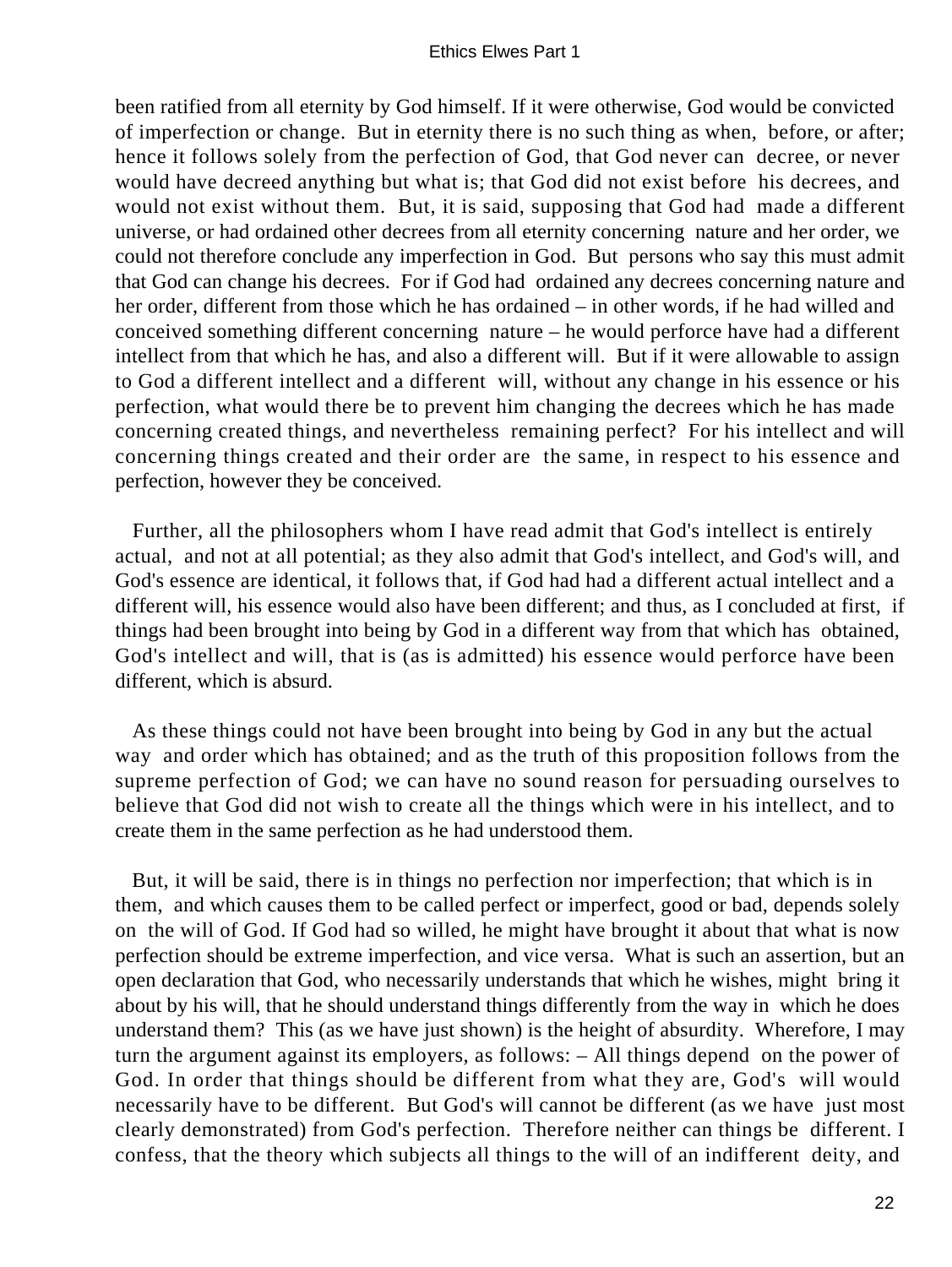asserts that they are all dependent on his fiat, is less far from the truth than the theory of those, who maintain that God acts in all things with a view of promoting what is good. For these latter persons seem to set up something beyond God, which does not depend on God, but which God in acting looks to as an exemplar, or which he aims at as a definite goal. This is only another name for subjecting God to the dominion of destiny, an utter absurdity in respect to God, whom we have shown to be the first and only free cause of the essence of all things and also of their existence. I need, therefore, spend no time in refuting such wild theories.

**XXXIV.** God's power is identical with his essence.

 >>>>>Proof – From the sole necessity of the essence of God it follows that God is the cause of himself (Prop. xi.) and of all things (Prop. xvi. and Cor.). Wherefore the power of God, by which he and all things are and act, is identical with his essence. Q.E.D.

**XXXV.** Whatsoever we conceive to be in the power of God, necessarily exists.

 >>>>>Proof – Whatsoever is in God's power, must (by the last Prop.) be comprehended in his essence in such a manner, that it necessarily follows therefrom, and therefore necessarily exists. Q.E.D.

**XXXVI.** There is no cause from whose nature some effect does not follow.

 >>>>>Proof – Whatsoever exists expresses God's nature or essence in a given conditioned manner (by Prop. xxv., Cor.); that is, (by Prop. xxxiv.), whatsoever exists, expresses in a given conditioned manner God's power, which is the cause of all things, therefore an effect must (by Prop. xvi.) necessarily follow. Q.E.D.

**APPENDIX:** In the foregoing I have explained the nature and properties of God. I have shown that he necessarily exists, that he is one: that he is, and acts solely by the necessity of his own nature; that he is the free cause of all things, and how he is so; that all things are in God, and so depend on him, that without him they could neither exist nor be conceived; lastly, that all things are predetermined by God, not through his free will or absolute fiat, but from the very nature of God or infinite power. I have further, where occasion afforded, taken care to remove the prejudices, which might impede the comprehension of my demonstrations. Yet there still remain misconceptions not a few, which might and may prove very grave hindrances to the understanding of the concatenation of things, as I have explained it above. I have therefore thought it worth while to bring these misconceptions before the bar of reason.

 All such opinions spring from the notion commonly entertained, that all things in nature act as men themselves act, namely, with an end in view. It is accepted as certain, that God himself directs all things to a definite goal (for it is said that God made all things for man,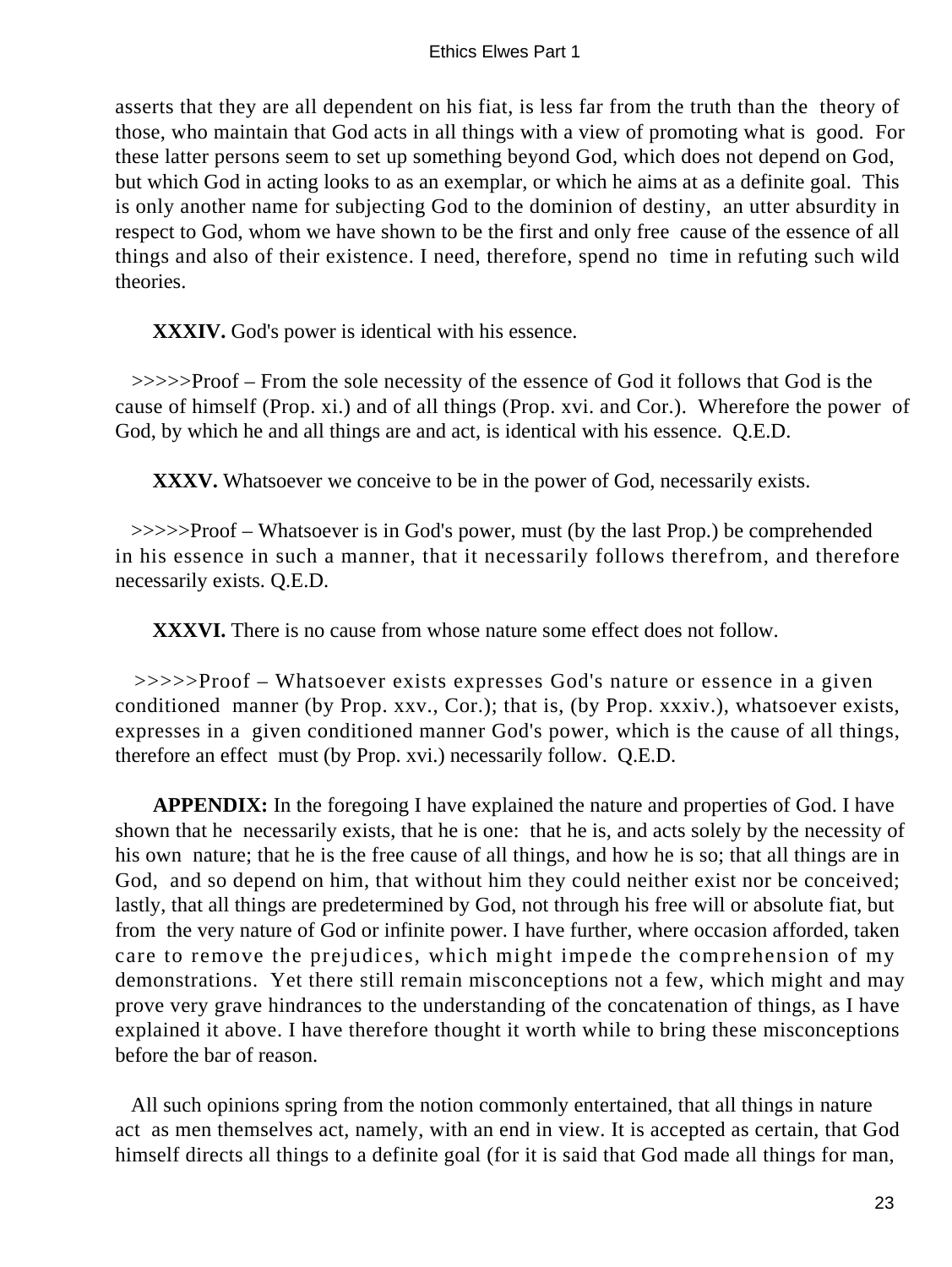and man that he might worship him). I will, therefore, consider this opinion, asking first, why it obtains general credence, and why all men are naturally so prone to adopt it?; secondly, I will point out its falsity; and, lastly, I will show how it has given rise to prejudices about good and bad, right and wrong, praise and blame, order and confusion, beauty and ugliness, and the like. However, this is not the place to deduce these misconceptions from the nature of the human mind: it will be sufficient here, if I assume as a starting point, what ought to be universally admitted, namely, that all men are born ignorant of the causes of things, that all have the desire to seek for what is useful to them, and that they are conscious of such desire. Herefrom it follows, first, that men think themselves free inasmuch as they are conscious of their volitions and desires, and never even dream, in their ignorance, of the causes which have disposed them so to wish and desire. Secondly, that men do all things for an end, namely, for that which is useful to them, and which they seek. Thus it comes to pass that they only look for a knowledge of the final causes of events, and when these are learned, they are content, as having no cause for further doubt. If they cannot learn such causes from external sources, they are compelled to turn to considering themselves, and reflecting what end would have induced them personally to bring about the given event, and thus they necessarily judge other natures by their own. Further, as they find in themselves and outside themselves many means which assist them not a little in the search for what is useful, for instance, eyes for seeing, teeth for chewing, herbs and animals for yielding food, the sun for giving light, the sea for breeding fish, they come to look on the whole of nature as a means for obtaining such conveniences. Now as they are aware, that they found these conveniences and did not make them, they think they have cause for believing, that some other being has made them for their use. As they look upon things as means, they cannot believe them to be self−created; but, judging from the means which they are accustomed to prepare for themselves, they are bound to believe in some ruler or rulers of the universe endowed with human freedom, who have arranged and adapted everything for human use. They are bound to estimate the nature of such rulers (having no information on the subject) in accordance with their own nature, and therefore they assert that the gods ordained everything for the use of man, in order to bind man to themselves and obtain from him the highest honor. Hence also it follows, that everyone thought out for himself, according to his abilities, a different way of worshipping God, so that God might love him more than his fellows, and direct the whole course of nature for the satisfaction of his blind cupidity and insatiable avarice. Thus the prejudice developed into superstition, and took deep root in the human mind; and for this reason everyone strove most zealously to understand and explain the final causes of things; but in their endeavor to show that nature does nothing in vain, i.e. nothing which is useless to man, they only seem to have demonstrated that nature, the gods, and men are all mad together. Consider, I pray you, the result: among the many helps of nature they were bound to find some hindrances, such as storms, earthquakes, diseases, so they declared that such things happen, because the gods are angry at some wrong done to them by men, or at some fault committed in their worship. Experience day by day protested and showed by infinite examples, that good and evil fortunes fall to the lot of pious and impious alike; still they would not abandon their inveterate prejudice, for it was more easy for them to class such contradictions among other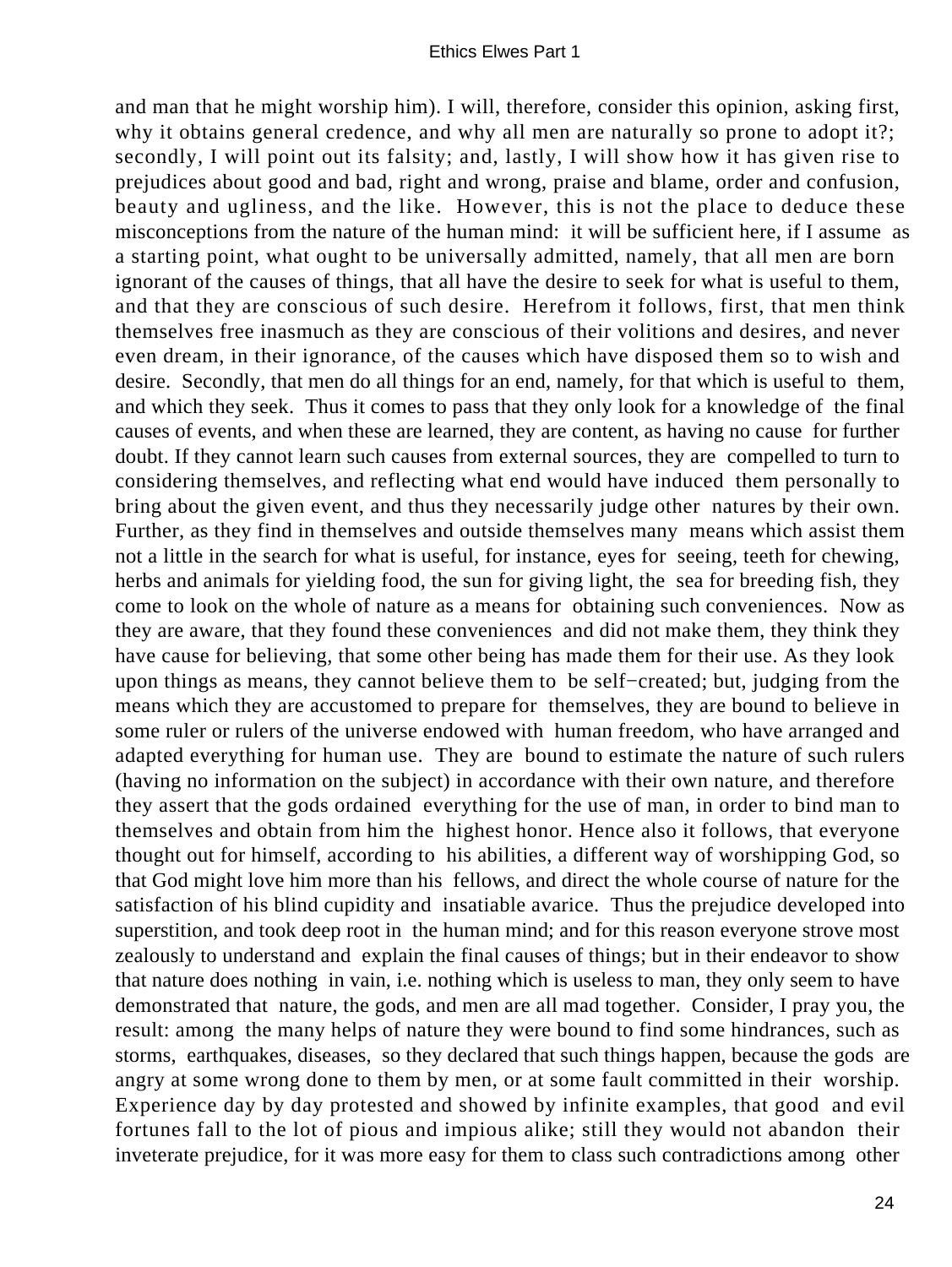unknown things of whose use they were ignorant, and thus to retain their actual and innate condition of ignorance, than to destroy the whole fabric of their reasoning and start afresh. They therefore laid down as an axiom, that God's judgments far transcend human understanding. Such a doctrine might well have sufficed to conceal the truth from the human race for all eternity, if mathematics had not furnished another standard of verity in considering solely the essence and properties of figures without regard to their final causes. There are other reasons (which I need not mention here) besides mathematics, which might have caused men's minds to be directed to these general prejudices, and have led them to the knowledge of the truth.

 I have now sufficiently explained my first point. There is no need to show at length, that nature has no particular goal in view, and that final causes are mere human figments. This, I think, is already evident enough, both from the causes and foundations on which I have shown such prejudice to be based, and also from Prop. xvi., and the Corollary of Prop. xxxii., and, in fact, all those propositions in which I have shown, that everything in nature proceeds from a sort of necessity, and with the utmost perfection. However, I will add a few remarks in order to overthrow this doctrine of a final cause utterly. That which is really a cause it considers as an effect, and vice versa: it makes that which is by nature first to be last, and that which is highest and most perfect to be most imperfect. Passing over the questions of cause and priority as self−evident, it is plain from Props. xxi., xxii., xxiii. that the effect is most perfect which is produced immediately by God; the effect which requires for its production several intermediate causes is, in that respect, more imperfect. But if those things which were made immediately by God were made to enable him to attain his end, then the things which come after, for the sake of which the first were made, are necessarily the most excellent of all.

 Further, this doctrine does away with the perfection of God: for, if God acts for an object, he necessarily desires something which he lacks. Certainly, theologians and metaphysicians draw a distinction between the object of want and the object of assimilation; still they confess that God made all things for the sake of himself, not for the sake of creation. They are unable to point to anything prior to creation, except God himself, as an object for which God should act, and are therefore driven to admit (as they clearly must), that God lacked those things for whose attainment he created means, and further that he desired them.

 We must not omit to notice that the followers of this doctrine, anxious to display their talent in assigning final causes, have imported a new method of argument in proof of their theory – namely, a reduction, not to the impossible, but to ignorance; thus showing that they have no other method of exhibiting their doctrine. For example, if a stone falls from a roof onto someone's head, and kills him, they will demonstrate by their new method, that the stone fell in order to kill the man; for, if it had not by God's will fallen with that object, how could so many circumstances (and there are often many concurrent circumstances) have all happened together by chance? Perhaps you will answer that the event is due to the facts that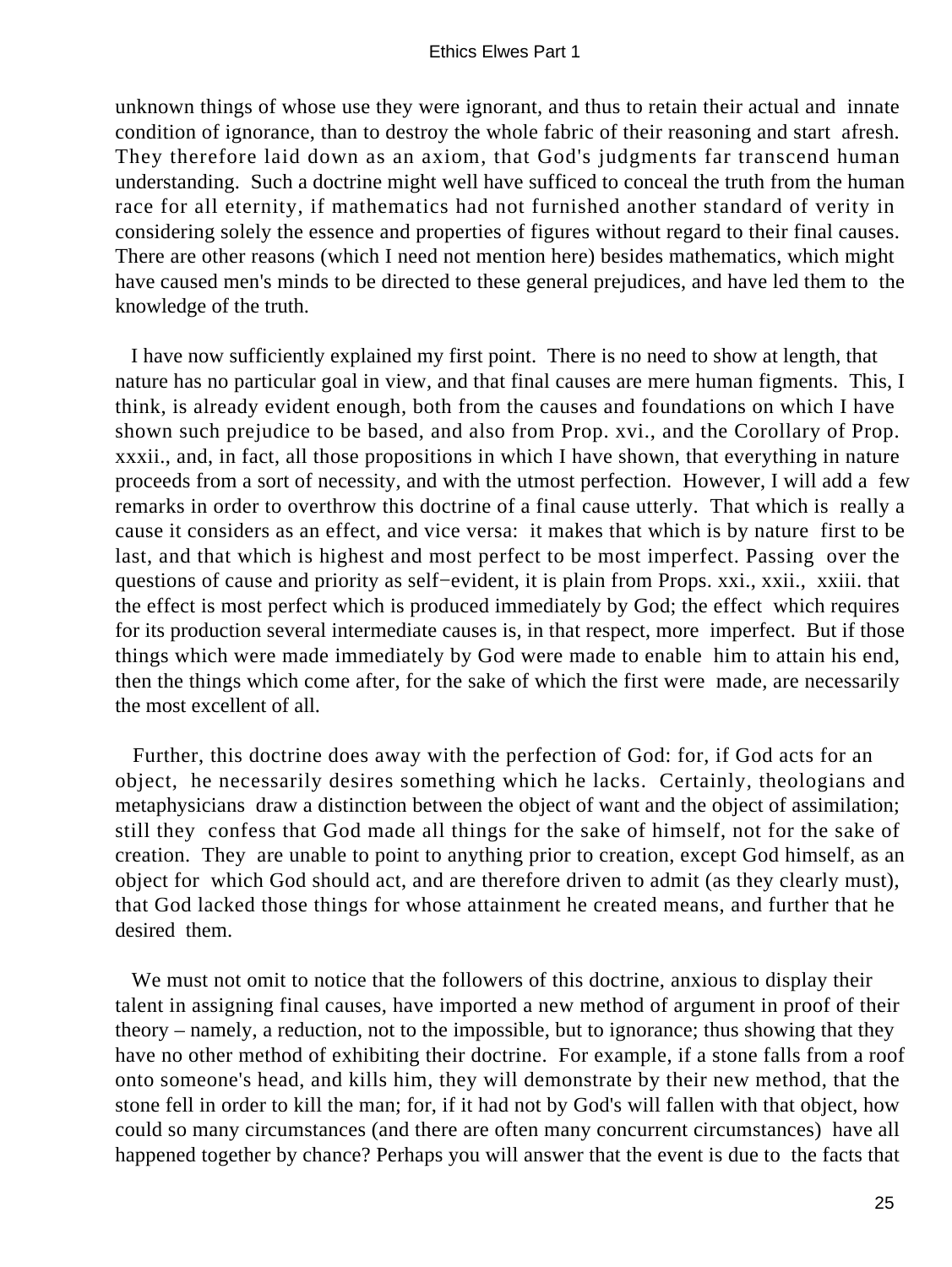the wind was blowing, and the man was walking that way. «But why,» they will insist, «was the wind blowing, and why was the man at that very time walking that way?» If you again answer, that the wind had then sprung up because the sea had begun to be agitated the day before, the weather being previously calm, and that the man had been invited by a friend, they will again insist: «But why was the sea agitated, and why was the man invited at that time?» So they will pursue their questions from cause to cause, till at last you take refuge in the will of God – in other words, the sanctuary of ignorance. So, again, when they survey the frame of the human body, they are amazed; and being ignorant of the causes of so great a work of art, conclude that it has been fashioned, not mechanically, but by divine and supernatural skill, and has been so put together that one part shall not hurt another.

 Hence anyone who seeks for the true causes of miracles, and strives to understand natural phenomena as an intelligent being, and not to gaze at them like a fool, is set down and denounced as an impious heretic by those, whom the masses adore as the interpreters of nature and the gods. Such persons know that, with the removal of ignorance, the wonder which forms their only available means for proving and preserving their authority would vanish also. But I now quit this subject, and pass on to my third point.

 After men persuaded themselves, that everything which is created is created for their sake, they were bound to consider as the chief quality in everything that which is most useful to themselves, and to account those things the best of all which have the most beneficial effect on mankind. Further, they were bound to form abstract notions for the explanation of the nature of things, such as goodness, badness, order, confusion, warmth, cold, beauty, deformity, and so on; and from the belief that they are free agents arose the further notions of praise and blame, sin and merit.

 I will speak of these latter hereafter, when I treat of human nature; the former I will briefly explain here.

 Everything which conduces to health and the worship of God they have called good, everything which hinders these objects they have styled bad; and inasmuch as those who do not understand the nature of things do not verify phenomena in any way, but merely imagine them after a fashion, and mistake their imagination for understanding, such persons firmly believe that there is an order in things, being really ignorant both of things and their own nature. When phenomena are of such a kind, that the impression they make on our senses requires little effort of imagination, and can consequently be easily remembered, we say that they are well−ordered; if the contrary, that they are ill−ordered or confused. Further, as things which are easily imagined are more pleasing to us, men prefer order to confusion – as though there were any order in nature, except in relation to our imagination – and say that God has created all things in order; thus, without knowing it, attributing imagination to God, unless, indeed, they would have it that God foresaw human imagination, and arranged everything, so that it should be most easily imagined. If this be their theory, they would not, perhaps, be daunted by the fact that we find an infinite number of phenomena, far surpassing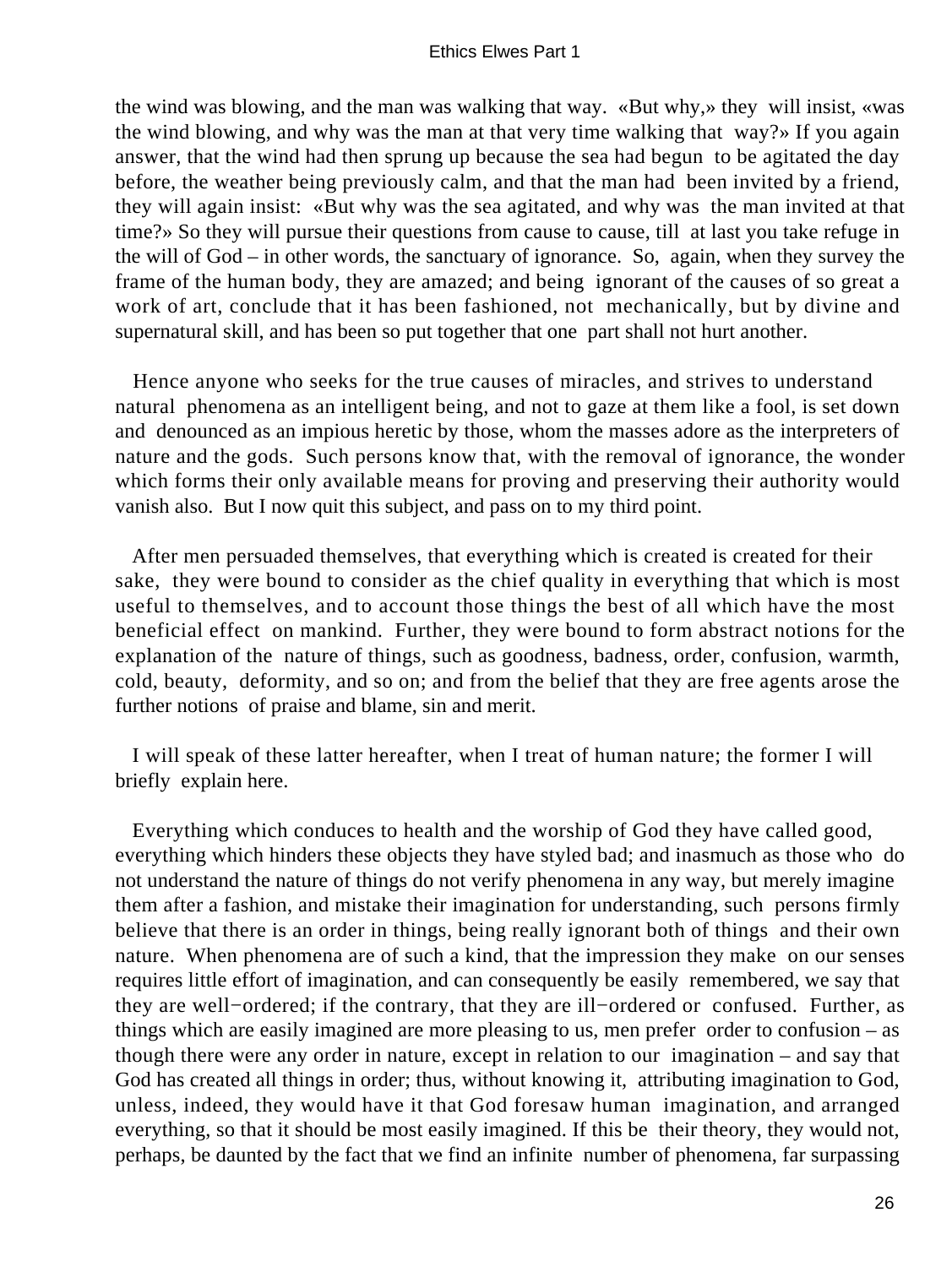our imagination, and very many others which confound its weakness. But enough has been said on this subject. The other abstract notions are nothing but modes of imagining, in which the imagination is differently affected: though they are considered by the ignorant as the chief attributes of things, inasmuch as they believe that everything was created for the sake of themselves; and, according as they are affected by it, style it good or bad, healthy or rotten or corrupt. For instance, if the motion which objects we see communicate to our nerves be conducive to health, the objects causing it are styled beautiful; if a contrary motion be excited, they are styled ugly.

 Things which are perceived through our sense of smell are styled fragrant or fetid; if through our taste, sweet or bitter, full−flavored or insipid; if through our touch, hard or soft, rough or smooth,

 Whatsoever affects our ears is said to give rise to noise, sound, or harmony. In this last case, there are men lunatic enough to believe, that even God himself takes pleasure in harmony; and philosophers are not lacking who have persuaded themselves, that the motion of the heavenly bodies gives rise to harmony – all of which instances sufficiently show that everyone judges of things according to the state of his brain, or rather mistakes for things the forms of his imagination. We need no longer wonder that there have arisen all the controversies we have witnessed, and finally skepticism: for, although human bodies in many respects agree, yet in very many others they differ; so that what seems good to one seems confused to another; what is pleasing to one displeases another, and so on. I need not further enumerate, because this is not the place to treat the subject at length, and also because the fact is sufficiently well known. It is commonly said: «So many men, so many minds; everyone is wise in his own way; brains differ as completely as palates.» All of which proverbs show, that men judge of things according to their mental disposition, and rather imagine than understand: for, if they understood phenomena, they would, as mathematicians attest, be convinced, if not attracted, by what I have urged.

We have now perceived, that all the explanations commonly given of nature are mere modes of imagining, and do not indicate the true nature of anything, but only the constitution of the imagination; and, although they have names, as though they were entities, existing externally to the imagination, I call them entities imaginary rather than real; and, therefore, all arguments against us drawn from such abstractions are easily rebutted.

 Many argue in this way. If all things follow from a necessity of the absolutely perfect nature of God, why are there so many imperfections in nature? such, for instance, as things corrupt to the point of putridity, loathsome deformity, confusion, evil, sin, But these reasoners are, as I have said, easily confuted, for the perfection of things is to be reckoned only from their own nature and power; things are not more or less perfect, according as they are serviceable or repugnant to mankind. To those who ask why God did not so create all men, that they should be governed only by reason, I give no answer but this: because matter was not lacking to him for the creation of every degree of perfection from highest to lowest;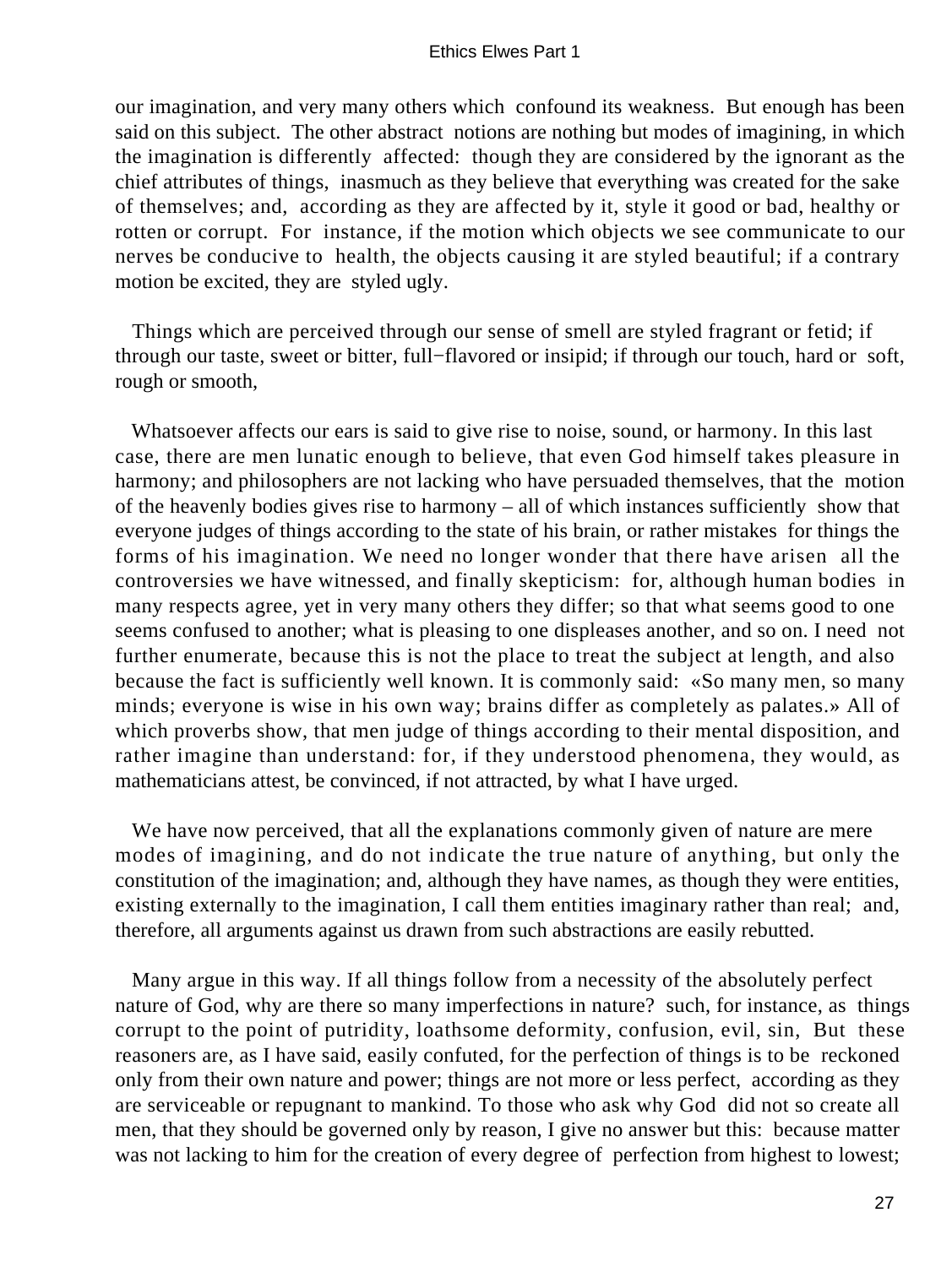or, more strictly, because the laws of his nature are so vast, as to suffice for the production of everything conceivable by an infinite intelligence, as I have shown in Prop. xvi.

 Such are the misconceptions I have undertaken to note; if there are any more of the same sort, everyone may easily dissipate them for himself with the aid of a little reflection.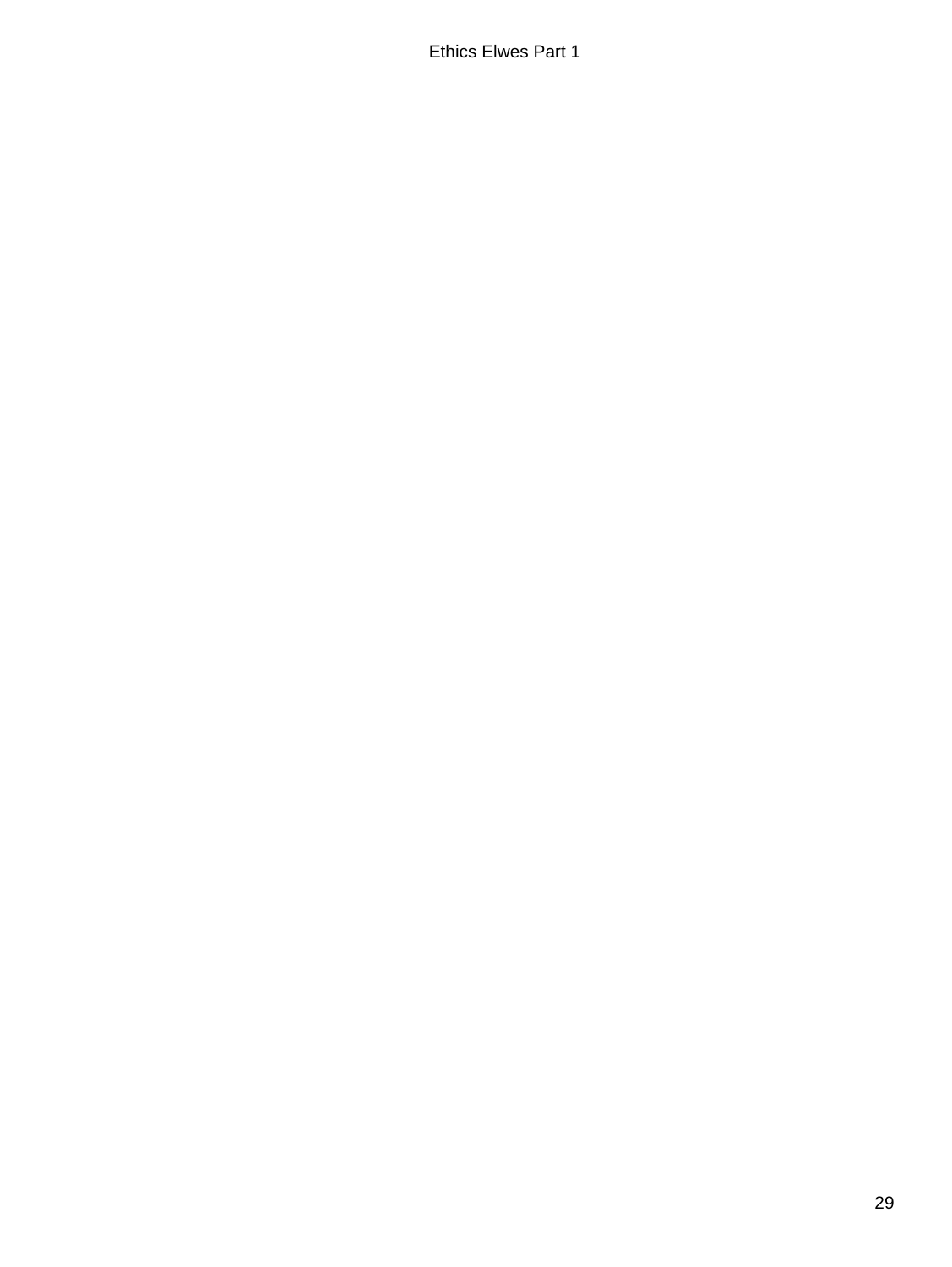## <span id="page-30-0"></span>**You are reading a Phoenix Edition:**

It was converted from clean and standard xhtml/xml files. It uses metatags to identify content, and other data. The available resources specific to each ebook format were used to give the reader a pleasant reading experience.

More detais available at Phoenix−Library.org website.

Any suggestion that helps us to improve these editions are welcome.

**The Phoenix−Library Team**